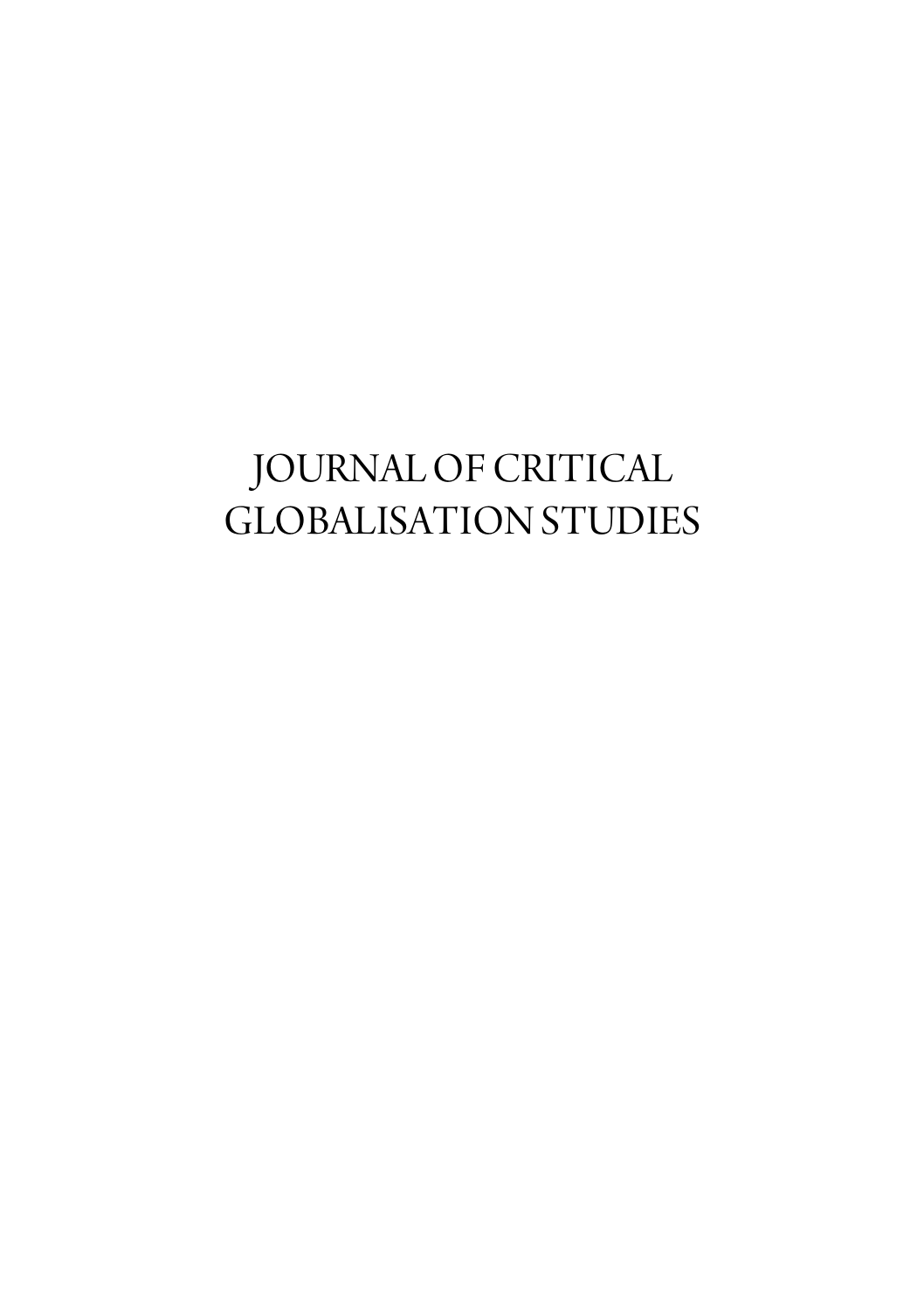#### *Journal of Critical Globalisation Studies***, Issue 1 (2009) ISSN 2040-8498**

#### **Editors**

Yajai Bunnag Nathan Coombs Anthony Cooper Christopher Perkins Pepijn van Houwelingen

#### **Editorial advisory board**

Chris Rumford Sandra Halperin Stefanie Ortmann Larbi Sadiki Nathan Widder

#### **Journal affiliations**

The *Journal of Critical Globalisation Studies* is supported by the Royal Holloway Faculty of History and Social Sciences fund for research activity 2009/10, in conjunction with the Politics and International Relations Departmental Research Committee. The journal is also supported by a fund from the New Political Communications Unit in the department. The journal is associated with the British International Studies Association working group: Global and Transnational Politics.

#### **Acknowledgements**

A big thank you to our colleagues in the Department of Politics and International Relations at Royal Holloway, University of London. Without your support this journal could not have come to fruition. Thanks also to Costas Douzinas, Oscar Guardiola-Rivera and Stephen Hopgood for showing support for the journal. Our gratitude to David Broder for designing the journal's cover. And thanks to all our contributors for putting their faith – and scholarship – in the hands of this new, and uncertain, initiative.

© *Journal of Critical Globalisation Studies* 2009

http://www.criticalglobalisation.com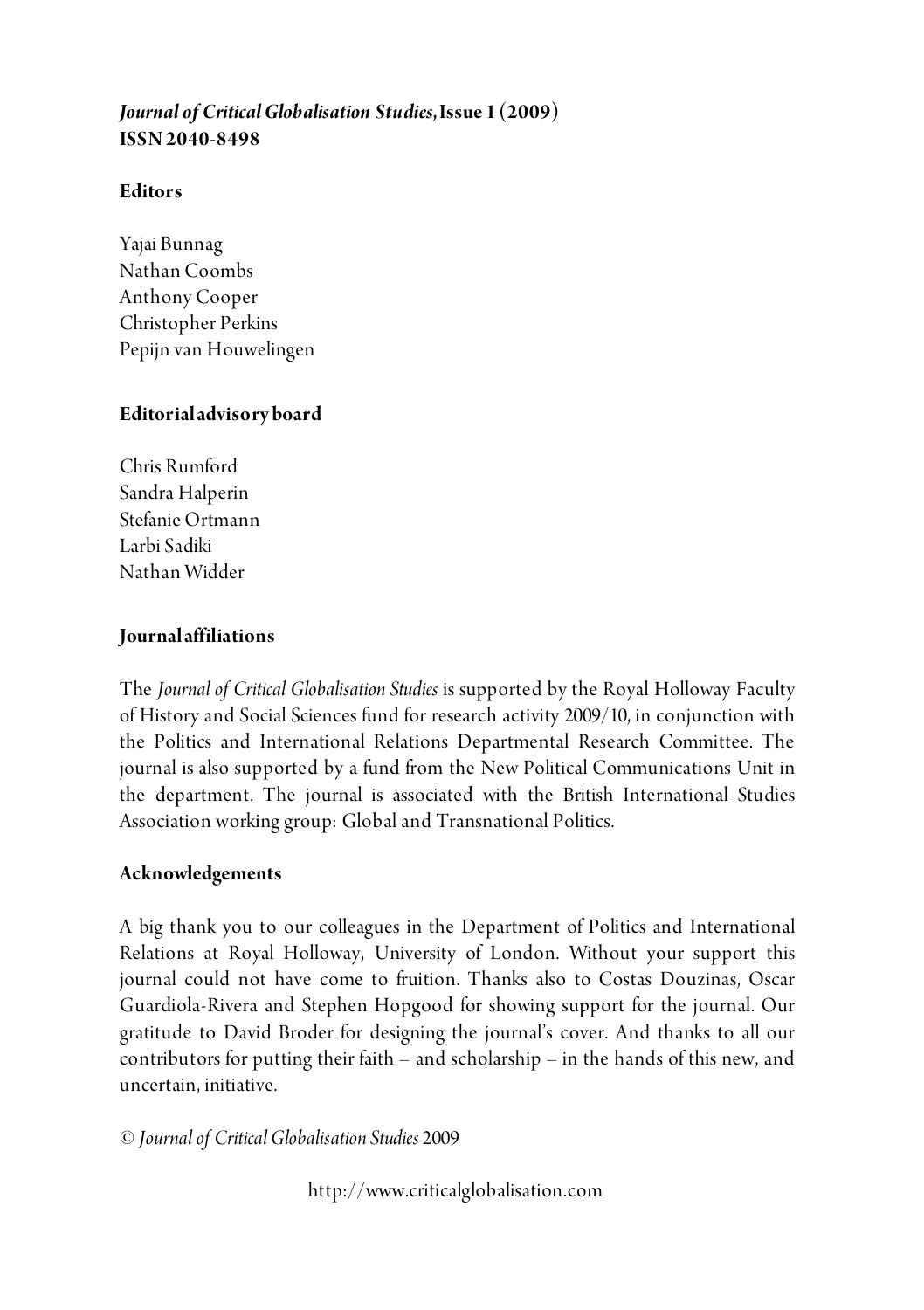# Hegel's Gesture Towards Radical Cosmopolitanism

### $Shannon Brincat<sup>1</sup>$

*This is a preliminary argument of a much larger research project inquiring into the relation between Hegel's philosophical system and the project of emancipation in Critical International Relations Theory. Specifically, the paper examines how Hegel's theory of recognition gestures towards a form of radical cosmopolitanism in world politics to ensure the conditions of rational freedom for all humankind. Much of the paper is a ground-clearing exercise defining what is 'living' in Hegel's thought for emancipatory approaches in world politics, to borrow from Croce's now famous question. It focuses on Hegel's unique concept of freedom which places recognition as central in the formation of self-consciousness and therefore as a key determinant in the conditions necessary for human freedom to emerge in political community. While further research is needed to ascertain the precise relationship between Hegel's recognition theoretic, emancipation and cosmopolitanism, it is contended that the intersubjective basis of Hegel's concept of freedom through recognition necessitates some form of radical cosmopolitanism that ensures successful processes of recognition between all peoples, the precise institutional form of which remains unspecified.*

#### **Introduction**

The title of this paper may raise many questioning glances as Hegel is typically viewed in IR theory as justifying communitarian and/or statist arguments diametrically opposed to forms of cosmopolitanism, radical or otherwise. And passages from the *Philosophy of Right* clearly establish Hegel's proclivity toward the ideal *Staat* over all other forms of political community, past or imagined, as does his virulent condemnation of the Kantian notion of a perpetual peace seem to forego any possibility for the emergence of cosmopolitan community beyond the confines of the state. However, there exists an immanent potential in Hegel's recognition theoretic for the advancement of emancipation in world politics and it is contended here that if one follows the dialectic of recognition established primarily in the *Phenomenology* to its logical trajectory, that what Hegel's thought ultimately gestures towards – even though Hegel was himself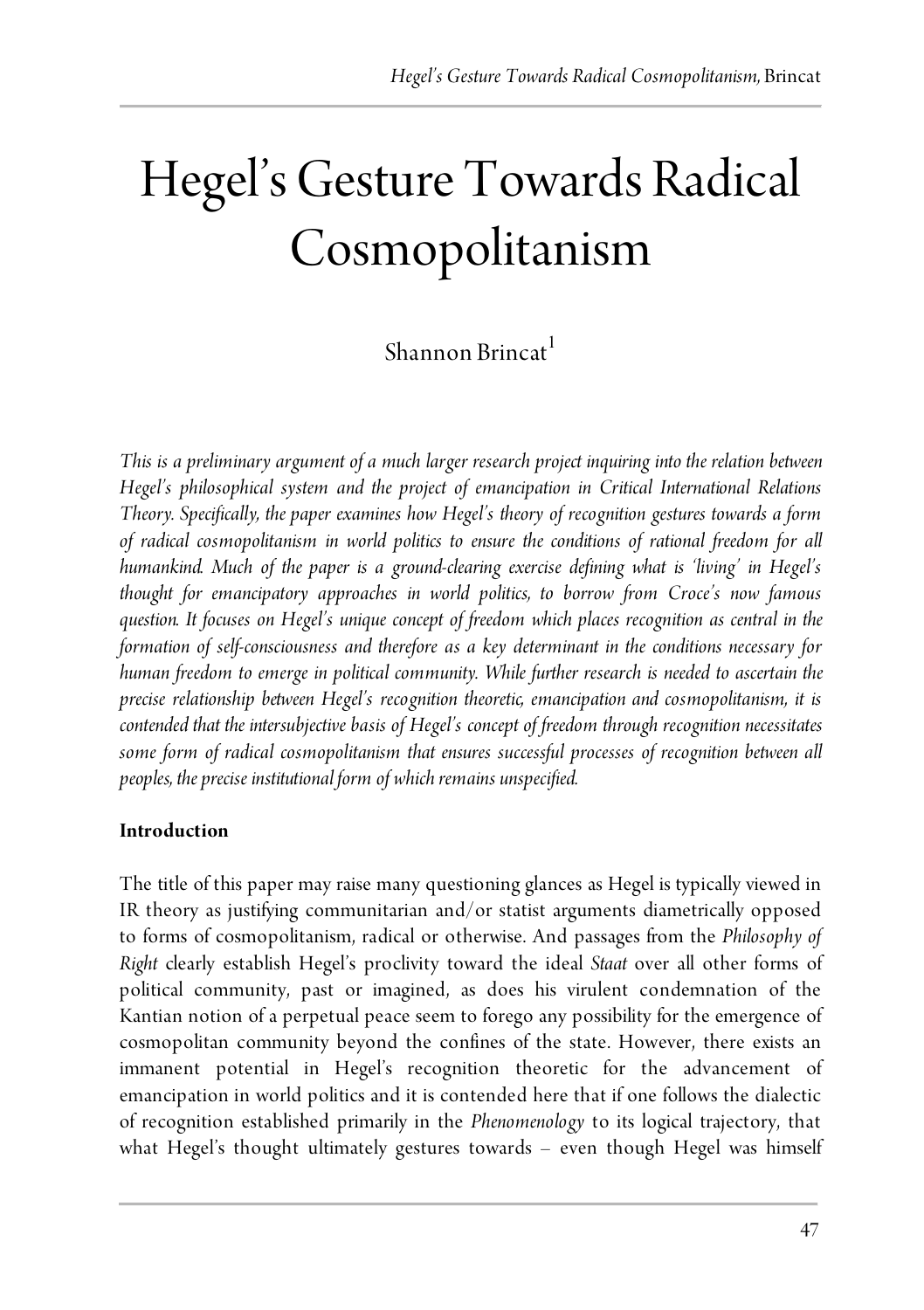largely unreflective of this potential – is a justification for some kind of radical cosmopolitanism that ensures processes of recognition amongst all peoples of the earth. Processes of recognition must necessarily transcend the state in both its territorial and cultural boundedness, so as to secure genuine patterns of mutual recognition in world politics between *all* persons. If it is only with full recognition that we can be "at home with oneself in one's other,"(Hegel 1975, § 24; Baynes, 2002, p. 1) then processes of recognition cannot terminate at the border, nor be allowed to be distorted through unnecessary cultural limitations on otherness. Both outcomes would prevent genuine forms of recognition from emerging and would thus infract upon Hegel's ideal conception of freedom which is reliant on mutual intersubjective engagements between self and other.

#### **Refocusing Hegel on the recognition theoretic**

It is the humanism of the Young Hegel that is argued to be of key benefit for emancipatory politics $^2$  and many have juxtaposed, quite rightly, Hegel's radicalism in the *Realphilosophie* and his "quietism" in the *Philosophy of Right* (Avineri, 1971, pp. 97-109). In this paper, what is 'living' in Hegel, to borrow from Croce, is his unique dialectical conception of rational freedom and the struggle for recognition this entails (Croce, 1966), while fully acknowledging the great danger in revising Hegel for one's own interests, or re-interpreting Hegel by contemporary standards. Ottman has shown how varying political persuasions of the past have failed to adopt Hegel as an ally (Ottmann, 1996, 53ff). Those accounts that attempt to emphasise the progressive and emancipatory aspects of Hegel's work suffer from the damage done by his unwarranted subsumption by fascistic writers and those one-sided accounts that focus only on his comments on the state (Dallmayr, 1991, p. 333 citing Gentile, 1966; Hobhouse, 1999, p. 6; Popper, 1966, p. 256). Such approaches do not engage fully with the problem that animated Hegel's concern, namely, the attempt to reconcile the subject and the universal in a social theory that placed human freedom as its central concern. In distinction to these limited accounts, this paper explores key aspects of Hegel's complex understanding of freedom including the rational will, particularity and the intersubjective basis of human freedom. It then intimates the problems that this conception of freedom encounters within Hegel's political theory and its reliance on the potentially totalising notion of *Sittlichkeit*, and argues that only through radical cosmopolitan processes of recognition that move beyond any bounded form of ethical life, could ensure the conditions necessary for rational freedom to emerge.

It is common for IR theory to simply dismiss Hegel by focusing on his Eurocentricism, unilinear mode of historical development, or patriarchy, $3$  and the problematic aspects of his political programme including the sharp division of classes into estates, his favour of monarchical government, his dismissal of democracy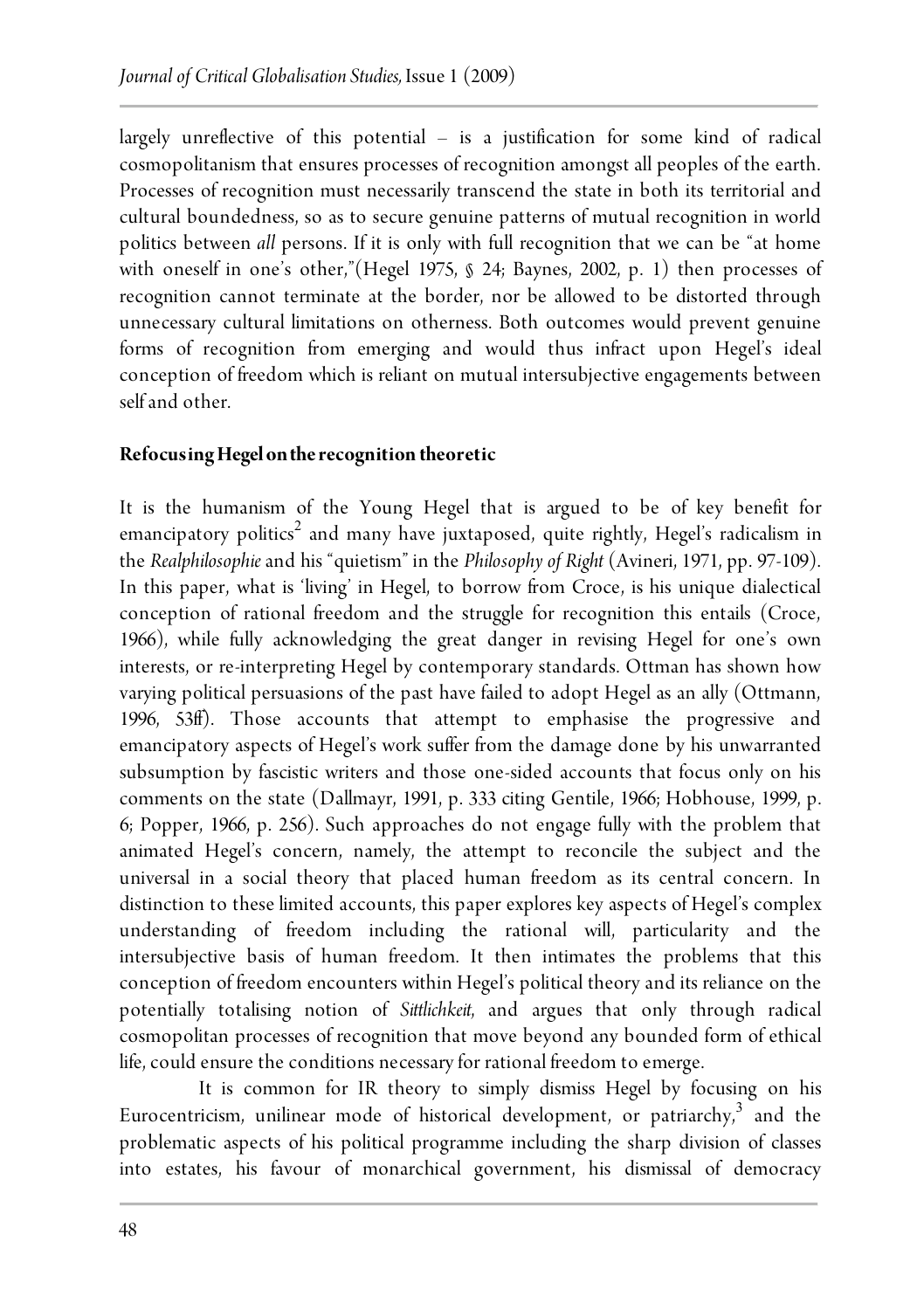(Pelczynski, 1971) and even Hegel's alleged 'glorification' of war.<sup>4</sup> While we should not ignore the problems associated with Hegel's disparaging of Kant's *Perpetual Peace*, his condemnation of Frie's appeal for political participation, and his gendered familial roles (Cohen, 1932, p. 296), some of the oft-heard criticisms are exaggerated and have ossified to become the so-called "myths and legends" of Hegel which have little substantive basis in his *actual* thought.<sup>5</sup> As such, many have sought to save Hegelian insights by disentangling them from the skeins of his metaphysics and theodicy (Smith, 1989, p. 15), a revision which I follow. Similarly, I continue contemporary trends in abandoning Hegel's philosophy of history, tainted as it is by its unswerving teleology, and following Feuerbach's observation that Hegel's doctrine of spirit is sheer "rational mysticism" (Fuerbach, 1983, pp. 121-122), omit references to Absolute Spirit (*Geist*). Instead of the *Phenomenology* signifying the historical movement of Spirit towards self-determination, it is possible to *transpose* this as a question of human emancipation towards a genuine form of self-autonomy, a humanist interpretation that considers Hegel's "Absolute" as humankind's "own nature" rather than *Geist*. 6 This dismissal of *Geist* however, does not mean the study is no longer sufficiently Hegelian to warrant the title because for Hegel the realm of Spirit (Mind) presupposed a teleology immanent in the free-will of human beings, a movement that pervades all reality through the progress of history and the development of human freedom (Honneth, 2000, p. 18). In this way, human history is a dialectical process containing the potentiality for expanding the conditions of mutual recognition and, ultimately, the emancipation of humankind without the need to retreat to the metaphysical qualities of *Geist* in order to sustain it. As such, this paper takes the "indirect" approach as advocated by Honneth and others to reactualise Hegel's work through a "productive understanding of its intention and basic structure" (ibid) without necessarily calling up the state, spirit, or format of the *Logic*. (Riedel, 1971, p. 141)

Yet is it possible to strip Hegel of his metaphysical baggage to focus on the connection he makes between identity and recognition and then extend this from the state level to some cosmopolitan society?<sup>7</sup> In *Suffering From Indeterminacy*, the productive method employed by Honneth makes such an approach possible by avoiding reconstructing the whole of Hegel's philosophical system to instead trace the immanent movements in Hegel's thought that can be channeled towards a modern theory of emancipation (Honneth, 2000, pp. 7-17). Honneth proceeds from intersubjectivist premises making central the moral category of recognition that provides formal criteria through which progressive and regressive modes of social relations can be understood. The dialectical account is confirmed by the concept of struggle in moral structures which pattern intersubjective relations and the way socially acting subjects advance claims for recognition, thus opening the potential – not inevitability – for the "progressive expansion" of such attitudes of recognition (Weber forthcoming 2009, p. 18). This intersubjective approach takes social-relations as possessing and embodying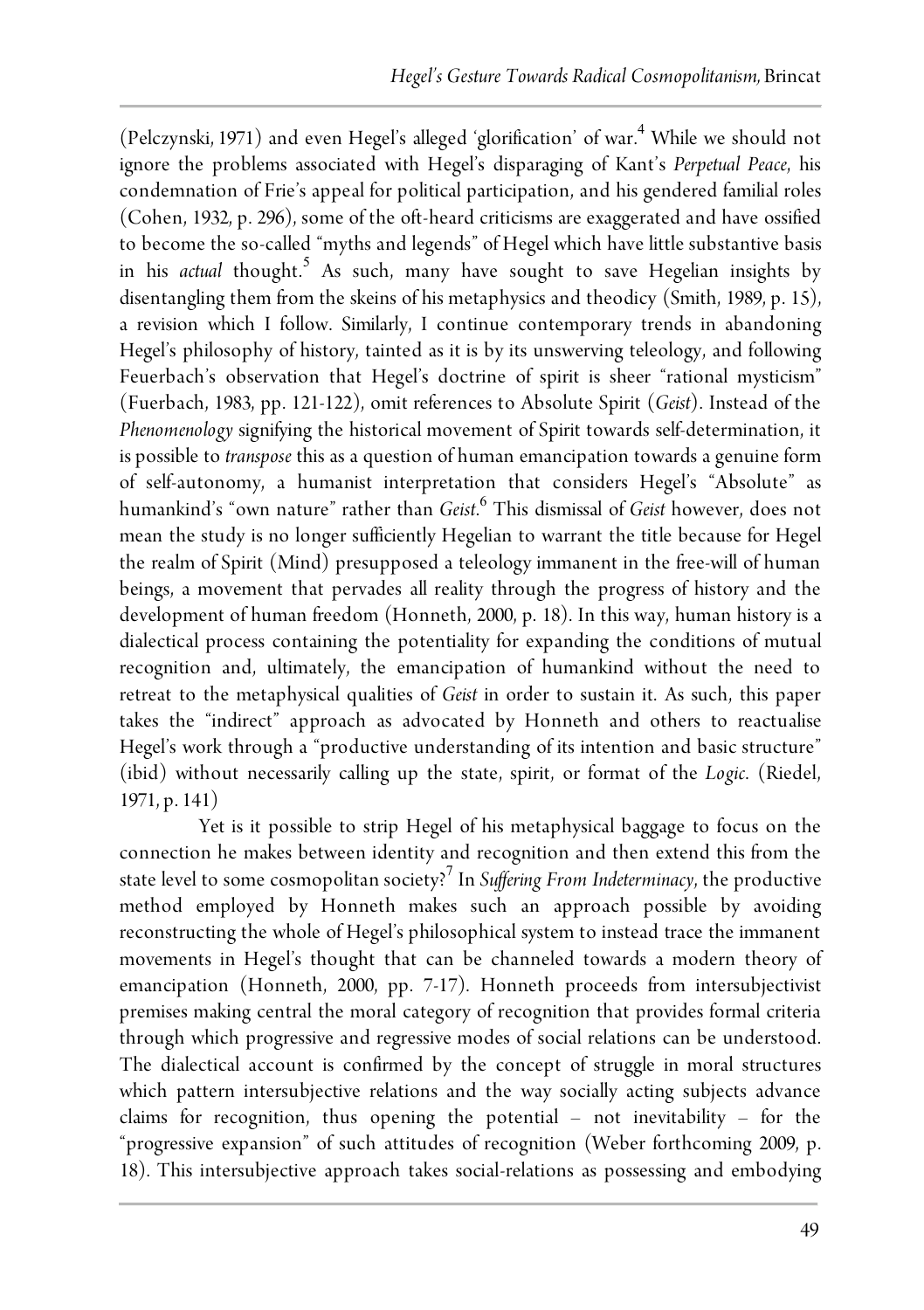causal power in the dialectical processes of social change without necessitating a reversion to Hegelian metaphysics. In so doing, it removes any need to return to Hegel's problematic philosophy of history that saw dialectical change largely in reference to the unfolding of *Geist* to the Absolute. Rather, it re-grounds the dialectic of social life in the possibility of historically realizable conditions of recognition without buying into the teleology that tends to accompany variants of Hegel's objective and idealist dialectic (Frost, 1996, pp. 143-149).

Of course, other directions could be taken when abandoning Hegelian metaphysics, directions that may, or may not, end up being recognisable as Hegelian depending on one's viewpoint. Such vaunted alternatives include the communitarian commitment to the state and/or community locales (ibid), or to extend Hegel's understanding of civil society to the transnational sphere, $^8$  or to emphasise the role of Hegel's ideal *Staat* in order to re-cast him as a progenitor of classical realism.<sup>9</sup> What such approaches all lose sight of, however, is the centrality of recognition in Hegel's thought and how satisfactory sublation of the contradiction that arises when 'a self-conscious confronts another self-conscious' (Hegel, 1977, §177), (that is, the originary encounter between two selves that sets-off the struggle for recognition), gestures towards processes of mutual recognition not only within the state but in the cosmopolitan sphere.

Many accounts of Hegel in IR theory focus solely on passages in the third part of the *Philosophy of Right* (on the state) and fail to read these alongside, and through, his recognition theoretic. What typically follow are one-sided legal positivist interpretations that valorize the institutions of the state because such analysis has been abstracted from the whole of Hegel's ontological system, with little consideration of the recognition theoretic. Unfortunately, such statist readings of Hegel continue to abound in IR theory, through which Hegel has come to be seen as emblematic of the *problem* of IR because of his alleged statism.<sup>10</sup> While Knox has demonstrated that the ideal of Hegel's rational state has nothing to do with the Prussian state of his time, $11$  much less with Hitler's Germany, the majority of IR scholarship seem to echo Popper's untempered criticism of Hegel as being the forerunner of Nazism.<sup>12</sup> Under this guise, Hegel is indicted as an enemy of the "open society" because he is supposed to have ultimately subordinated individuals as agents to the higher collectivity under a procrustean *Sittlichkeit* (ethical life). Yet the polemics of Popper (1966, p. 60) or Hobhouse (1999, p. 137), when read against Hegel's actual thought, seem dramatically overstated and become "almost meaninglessly silly", to borrow Mure's expression (1984, p. 360). The portrayal of Hegelianism as a totalizing metaphysics that submerges all forms of otherness neglects Hegel's resolute defence of what he referred to as the 'freedom of particularity'. In certain passages Hegel seems to privileges identity and ethical life while truncating the dialectical tension between sameness and otherness, and yet the issue is far more subtle and nuanced than the blanket charge of totalisation conveys. As we shall see, part of the problem lies in Hegel's assumption that the recognitive process can be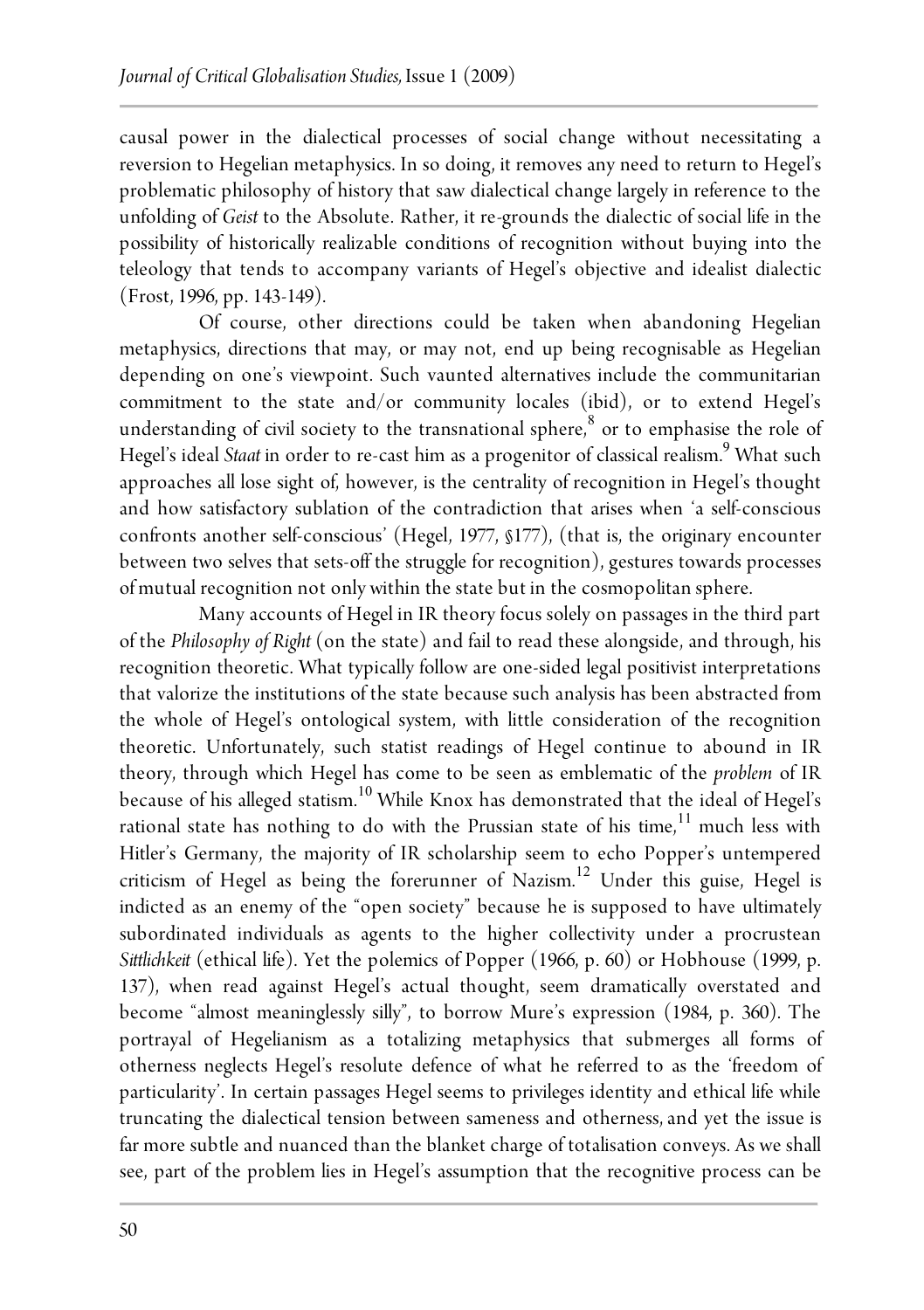successfully sublated within the state, an assumption that does reduce the unique otherness of those beyond state-borders and prevents mutual recognition from becoming actualisable in world politics.

None of this should be taken as an attempt to pry away recognition theory from its embeddedness in Hegelian thought, nor to remove the Master/Slave dialectic out of Hegel's ontological system. Although Hegel elucidates the recognition theoretic throughout this work (Hegel, 1977, §425-426; Hegel, 1971, section IV; Hegel, 1969, §57; Hegel, 1931, pp. 200-202; Armstrong, 1966, pp. 780-802; Mefford, 1982), the argument focuses on the phenomenological necessity of mutual recognition for the establishment of rational-freedom as outlined primarily in Hegel's *Phenomenology*. However, it does move decidedly away from, and contests, the view espoused by Hegel in the *Philosophy of Right* that left the process recognition bounded – and therefore unfulfilled – in the state. The problem is most visible where Hegel affirmed humankind's "unfitness for slavery" not only as a mere 'ought to be' but then reduces this idea of freedom as "genuinely actual *only as* the state" (emphasis added, Hegel, 1969, §57). Here, recognition processes become bounded by the state as emblematic of Hegel's ideal form of ethical community, with distortions necessarily arising by the fact that recognition between members of different states occurs through the refraction of the state lens. The other, the outsider, the non-citizen is always misrecognised by the fact that they are not mutually recognizable as an insider, a fellow citizen. What this paper argues is the need to reframe recognition processes beyond the state so that the potential for sublation of the contradiction between insider/outsider, citizen/non-citizen, is placed on a trajectory that is far more efficacious; one that does not rely problematically on a bounded institution but can extend successful recognition processes into the cosmopolitan sphere. Arguably, it is only with such a move that could insure the conditions necessary for rational freedom to occur. Whether such an argument is still sufficiently imbued with enough 'Hegelianism' to still be called 'Hegelian' is a moot question for the argument is concerned with tracing the potential in Hegel for emancipatory thought via the principle of mutual recognition, and not in establishing loyalties to particular readings of Hegel.

Nor should this be seen as an attempt to carve up Hegel into discrete pieces, using the *Phenomenology* to decompose the *Philosophy of Right*. It seems quite obvious to note that what a theorist focuses on in Hegel's philosophical system ultimately leads to distinct outcomes. As noted by Cochrane, if one draws on the *Philosophy of Right*, such approaches tend to reveal the state as a realization of the ethical ideal; those that draw on the *Philosophy of History* tend to emphasise humankind's capacity for selfdetermination beyond the state.<sup>13</sup> In distinction, this paper has drawn on Hegel's recognition theoretic to reveal how state-based forms of recognition cannot offer the means to successfully sublate the contradiction that arises when two selves, from different states, encounter each other. Those accounts that focus on the recognition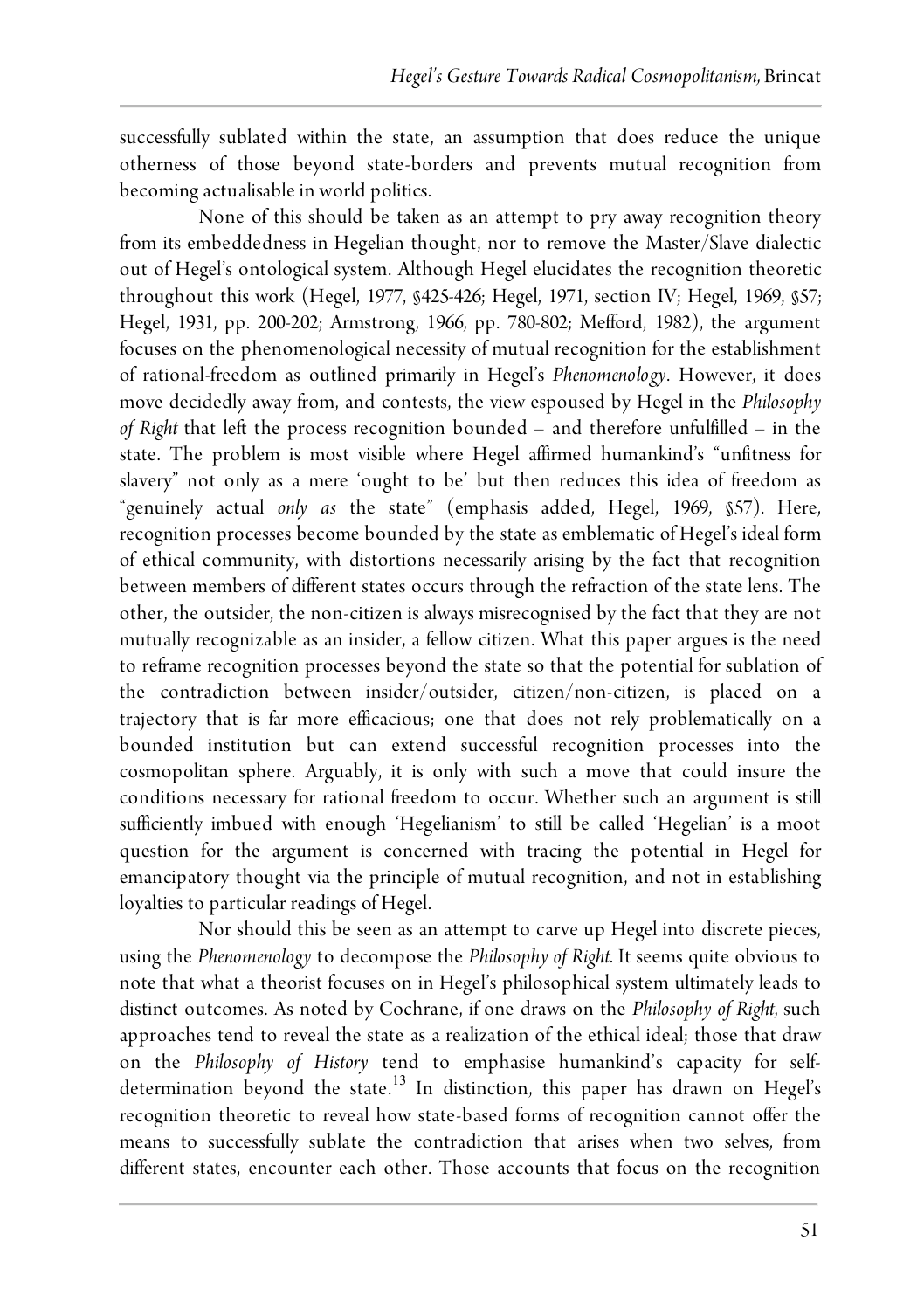theoretic are not limited by being transfixed on particular writings of Hegel, for this idea appears in various degrees in all of Hegel's major works. But before I go on to outline the argument for cosmopolitan processes of recognition, we must first see how mutual recognition serves as a central condition for the emergence of human freedom in Hegel's system.

#### **Hegel's conception of freedom through recognition**

While Hegel's notion of freedom is complex and multilayered, I must defer an indepth discussion of its elements and offer here only an outline of its key components. Freedom for Hegel is subjective in that it refers to the "I", the ego of pure self-consciousness, or somewhat more technically, what Hegel refers to as the 'being-in-and-for itself'. Hegel sought to synthesise the negative freedom of modern liberalism and the positive freedom of ancient republican thought, a sublation between particular freedom of the individual and ethical community life (K. H. Ilting cited in Arato, 1991, p. 317). This differs markedly from a *negative* conception of freedom – freedom *from* constraint (Berlin, 1969) – and embodies the *positive* idea of freedom as self-direction of the "real" (rational) self, or as Hegel writes, a "being-with-itself", "autonomous and self-sufficient" (Hegel, 1988, pp. 20-30). Freedom in this Hegelian sense must be *rational* as it requires not merely the absence of impediments to action but also a genuine self-awareness (Smith, 1987, p. 114). The free-will must be externalized and objectified by the self to be rational – we are only free when we *can* and *do* choose what we would will *if* our will itself were truly free, or as Hegel cryptically expressed it; "free is the will *that wills the free will*" (Hegel, 1991, § 27). From Hegel's viewpoint, actions are not the exercise of a genuinely free-will if the desired end is held to be a low ideal either in terms of moral goodness or the quality of the experience to be attained (Doyle, 1894, pp. 656-671). So in distinction to Rousseau's idea of free-will as the individual's will of consciousness, Hegel sought the *rational-will*, what he defined as "the will's rationality in and for itself." (Hegel, 1991, § 258) Consequently, following Pinkard (1986, p. 210), I regard the *Philosophy of Right* as Hegel's own dialectical exposition of what the ontological and institutional conditions for such a conception of freedom would be.<sup>14</sup> And it is in this concept of *Right* that Hegel advances, that we come closest to identifying the factors inherent to Hegel's notion of emancipation, including *abstract right* which is the expression of immediate will, *morality* as the will reflected into itself (conscience) and *ethics* as a synthesis of these two stages. Ethics is therefore the highest possible expression of the rational-will for Hegel, where, in the institutions of the family, civil society and the state, "true liberty" finds its "purpose in a universal content" (Hegel, 1971, § 469).

While the ultimate goal for Hegel's rational-freedom was to be selfdetermining and independent, this subjective notion of freedom also includes the peculiarly Hegelian idea of a social situation where the self makes sense of the whole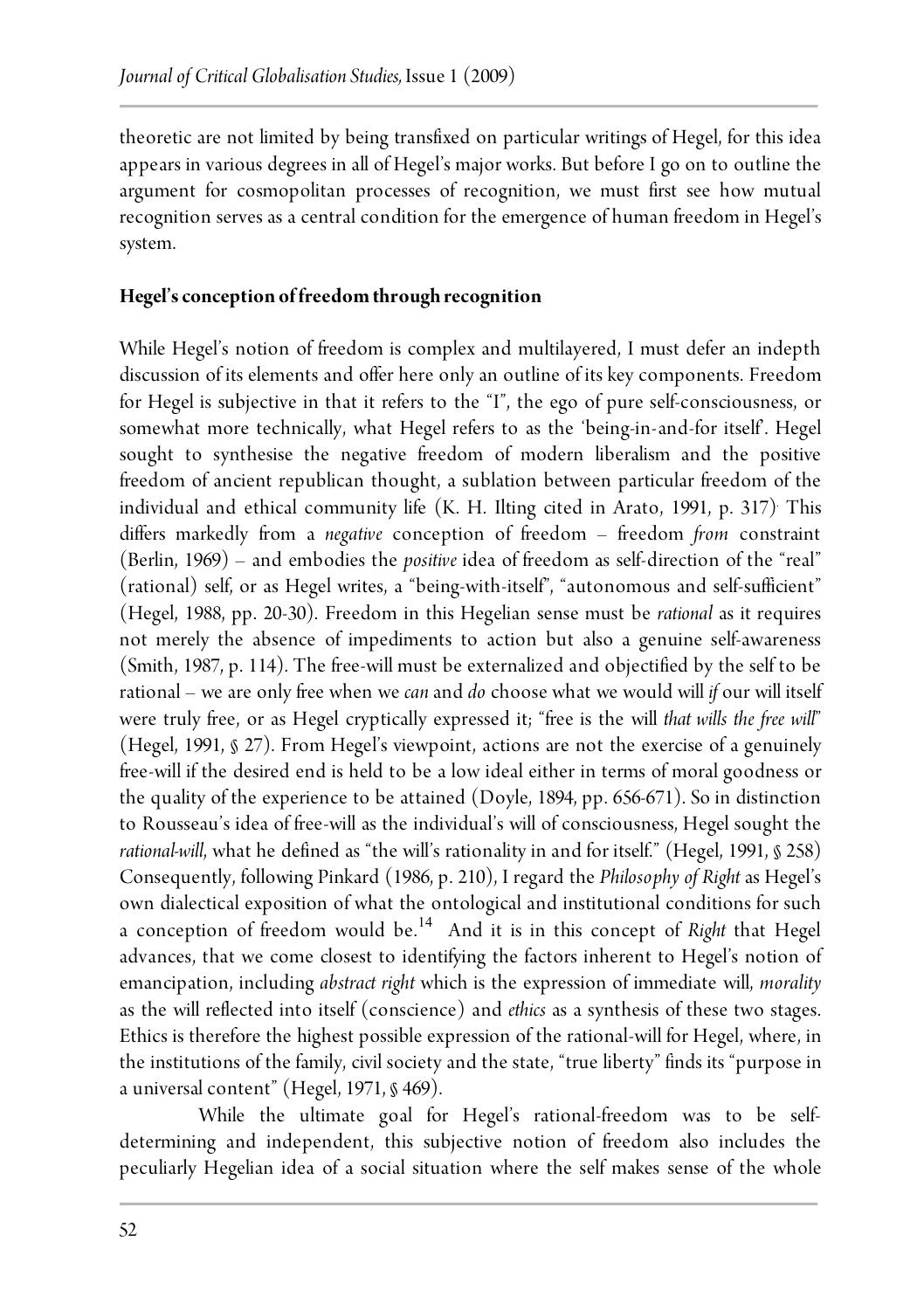(including all others) and expresses it in *itself*; <sup>15</sup> as Hegel affirmed, "the proper and true ground upon which freedom is existent" is the "relation of will to will" (Hegel, 1991, § 71). He elsewhere defines freedom as "to be with oneself, in the other" (Hegel, 1970, Vol. 8, § 24A) and as such, Hegel's notion of freedom is, above all, intersubjective. There are many aspects to this intersubjectivist account of human freedom which are beyond the limits of this paper to explore. However, what needs to be emphasized is how intersubjectivity relates to the Hegelian concept of *Sittlichkeit* and mutual recognition, and ultimately how Hegel believes this helps establish a rational, free-will within community.

Hegel does not therefore discard the freedom of particularity but rather attempts to sublate it to the universal through *Sittlichkeit* and his concern for mutual recognition. Hegel desired to make social relations based on the education (*Bildung*) of the person to the commonwealth or the universal interest, and he did so to preserve the particularity of the individual while being within, and identifying with, their community in order to give objectivity to the content of free-will. Hegel thought that it was only in ethical life that individuals could find determinacy for moral actions. For Hegel, individuals will experience this transition from the mere freedom of particularity to ethical life as "liberation" for it overcomes the agonising emptiness of the moral standpoint, the narrow-mindedness of self-interest and the "lack of determinacy" in subjectivity (Hegel, 1991, § 149). That is, Hegel moved to the universalism of ethical life in community to make moral life genuinely liveable (Hegel, 1977, § 347-358) and to procure a universal basis for moral conduct through something general or *Sitten*  $(custom).$ <sup>16</sup>

*Sittlichkeit* reflects *ēthos* (custom, way of life) and *ēthikos* (ethical) and is regarded by Hegel as a means to restore humankind to a unified condition, involving the sublation of the private/public duality in modern society (Gallagher, 1987, p. 168 citing Hegel, 1991, § 151). *Sittlichkeit* has thus often been described as the *aufhebung*, the dialectical "abrogating sublimation", of abstract individualism and Kantian morality.<sup>17</sup> More specifically, Hegel attempted to unite the realms of the legality of positive right and the morality of the self "in a higher concept" articulated in the institutions of the family, civil society and the state.<sup>18</sup> Consequently, we can see that Hegel did not discard the freedom of particularity but sought sublation to the universal through *Sittlichkeit*. We must note that Hegel is here talking about the *Ideal* form of the state that embodies the balance between the subject and the social, and to not mistake it for any actual, or existent state. This *Ideal* state for Hegel is considered the genuine differentiated unity of the particular and the universal and is intended not as a totalitarian universal that sits over and against the members of society (as some IR theorists are fond of assuming) but rather is to exist in, and through, them. The question is not Hegel's *intention* in making the move to ethical life I believe, but how successful his political theory is in creating the conditions of balance between sociality *and* particularity necessary to realise the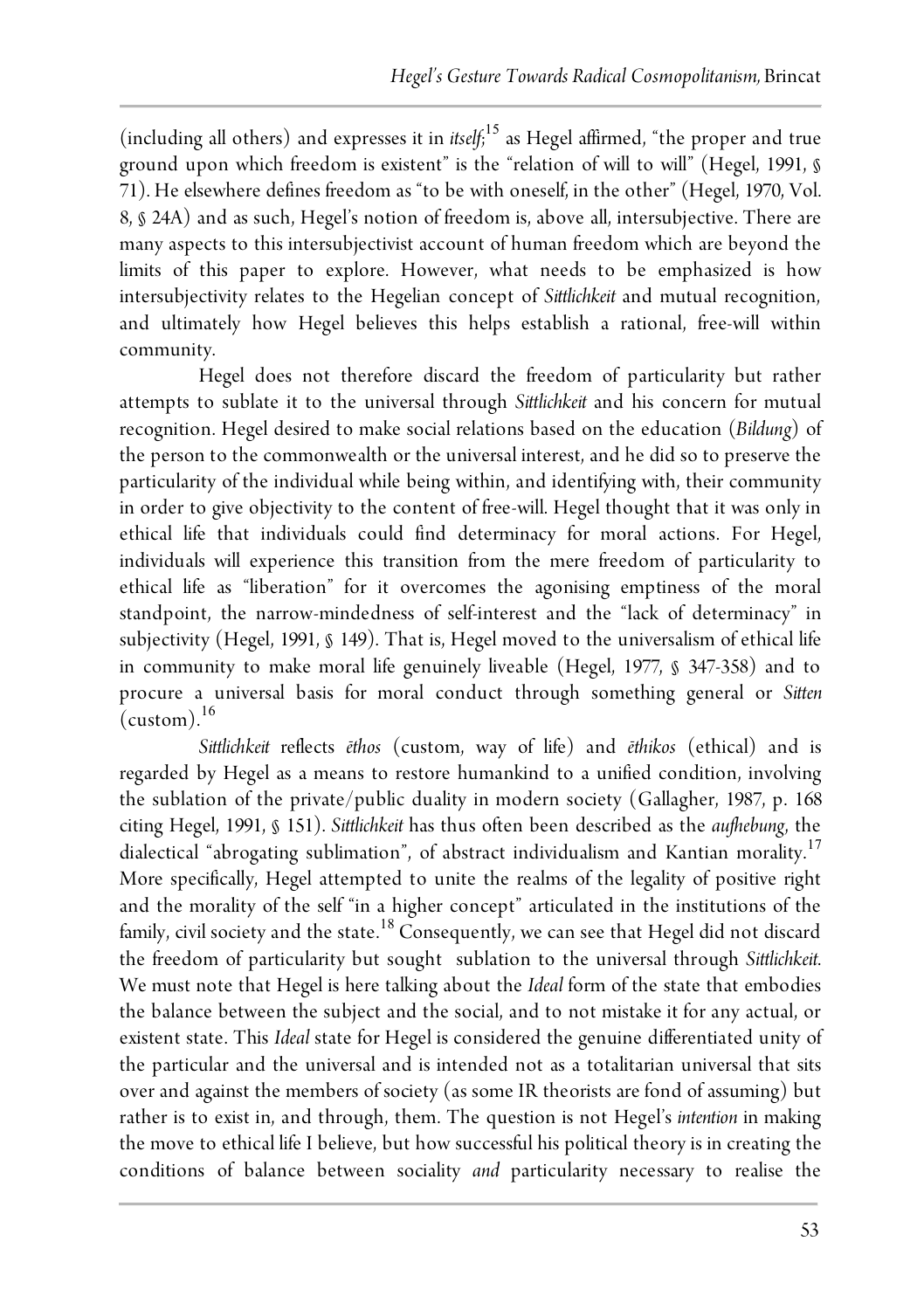"actuality of the ethical idea." (Hegel, 1991, § 257, 258) And in assessing this question we must interrogate the patterns of recognition within Hegel's ideal of political community, the state, and expose the limitations it places on recognition between all humankind, rather than focusing on the recognition it secures between citizens alone.

Hegel's *Ideal* of *Sittlichkeit* is closely paralleled with the mode of recognition between self and other within it. Hegel's conception of freedom involves a radical selfother relation – an expressive form of freedom through mutual recognition – which is developed in the Master/Slave section of the *Phenomenology* (Pippin, 2005). Here, Hegel attempts to generate normative claims on ethico-political practice through the anthropological need of the human species for recognition. The dialectic of mutual recognition presupposes that there is an immanent need within us all to be recognized by, and to recognise others, as mutually, free beings. Freedom requires distinct forms of "recognition" embedded in social institutions and practices. Some have called this state of self-consciousness and socially-mediated self-reflection as a rational 'self-and-otherrelation' and have identified this as the foundation of Hegel's concept of freedom – a view which I endorse (Pippin, 2000). In this determination, Hegel provides a social theory of freedom that maintains that one cannot be free *alone*. Freedom therefore requires a very specific type of community, an expansive and inclusive one, one that possesses and secures very distinct processes of recognition.

#### **The repression of subjectivity and intersubjectivity**

Yet despite Hegel's insights into the freedom of particularity and the basis of freedom in intersubjective modes of recognition, Hegel represses both subjectivity and intersubjectivity in his political theory. While Hegel intends the movement from subjective freedom to ethical life and the state as a sublation between the subject and community, the problem surfaces when Hegel argues that "the life of a free nation [is] the real objective ethical order (*Sittlichkeit*)" through "the totality of the customs and laws of a particular people" (Hegel, 1971, p. 202). Hegel's objective idealism here culminates in the "absolute ethical totality" of the community, where living in accordance with "customs" denotes a relationship of subordination between the ethical totality and the individual. The problem is that custom forms a type of noetic arrest (arrest of the mind) for the individual in that they conform to it without the real possibility for rational reflection on its content. Such identification of the subject to *Sittlichkeit* would seem to infringe on the standard of rationality that is fundamental to Hegel's conception of freedom. Hegel's dual commitments to both a rational-freedom of the individual and to the ethical objectivity of custom seem mutually exclusive and, in the end, Hegel represses subjectivity in favour of the universal.

Similarly, just as Hegel's notion of *Sittlichkeit* seems to repress subjectivity, it has also been argued by Theunissen, Habermas and Pippin amongst others, that Hegel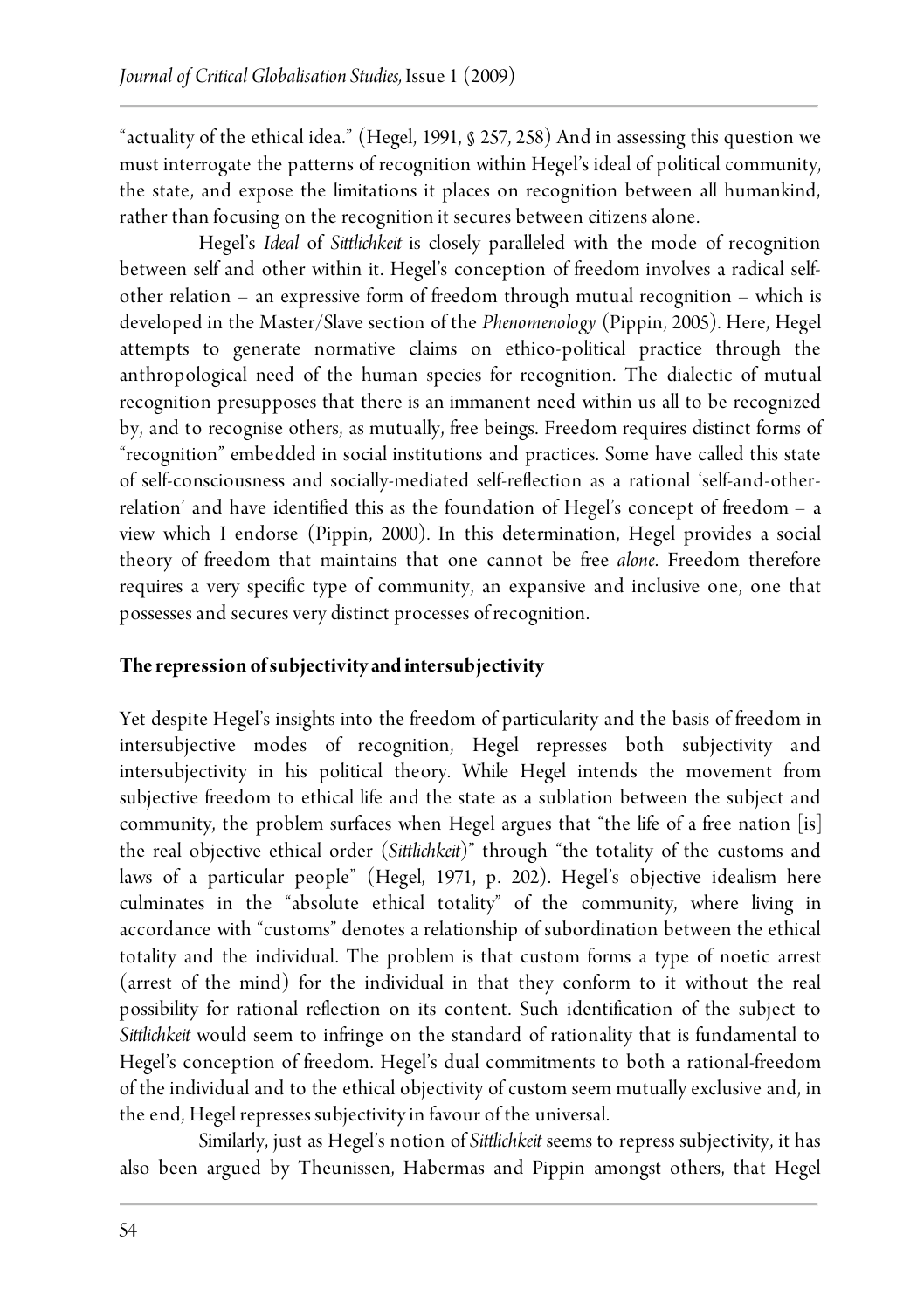represses intersubjectivity in his theory of recognition and the movement to *Sittlichkeit*. Theunissen (1991, pp. 15-17) perceives an identitarian pull in this movement to *Sittlichkeit*, in that the individual "I" is "grasped as a *universal* person in which *all* are identical." It is Theunissen's argument that Hegel's conception and emphasis on the individual will causes a loss of intersubjectivity in his theory of ethical life because it represses social relations from the foundation of ethical life by personalising ethical substance. For Theunissen, the Other is merely something mediate to the self in Hegel's political thought. Stemming from a similar analysis, Marcuse alleged that Hegel's concept of freedom is of the person who "remains solely with himself", who appropriates all externality and by implication is therefore atomized (Marcuse, 1973, p. 118). This moves the conception of freedom as inherently intersubjective (where freedom means being-with-oneself-*in-the-other*) to freedom as pure *being-with-oneself* where the other is all the more perceived as an object, not a natural thing (Theunissen, 1991, pp. 15-17). This problem is also identified by Honneth who argues that Hegel could have placed recognition into the constitution of ethical community to create a "form of interaction in which each person, in his or her individual particularity, could reckon with a feeling of recognition." Instead, Honneth (1995, pp. 58-59) finds that it is the cultural customs of an authoritarian type that unexpectedly take on the role that should have been played by specific and highly demanding forms of mutual recognition.

#### **The gesture towards radical cosmopolitanism**

One partial solution to the potential domination of *Sittlichkeit* which threatens to subsume the freedom of particularity, is to insist on the normative capacity of the subject to freely judge the conditions of ethical life. To insure that the identity between the subject and ethical life is non-heteronomous would necessitate a form of reflection on the content of ethical life to mediate the 'I' with the 'We'. Hegel's *Ideal* of rationalfreedom would prescribe that the individual must be a *co-participant* in, and not identical to, the ethical institutions of social life. As such, the lofty heights of Hegel's freedom of "self-determining universality" can only be properly reached through "the rational high road" (Hegel, 1970, Vol. 7, § 21, 15Z); the critical reflective capacity of individuals themselves. The agent must sustain a capacity for reflective assessment, an ability to step back from any identity or formation of will, and decide whether they endorse specific features of ethical life. The limitations of this putative solution however, is that it leads directly back into the problems of the philosophy of the subject which confuses the agency/structure relation and fails to explain how – and under what conditions – such critical subjectivity could develop.

A more substantive solution, and one favoured in this paper, relates to the possibility for expanding the processes of recognition in the cosmopolitan sphere. Following the pioneering work of Andrew Linklater and also R.B.J. Walker, it is my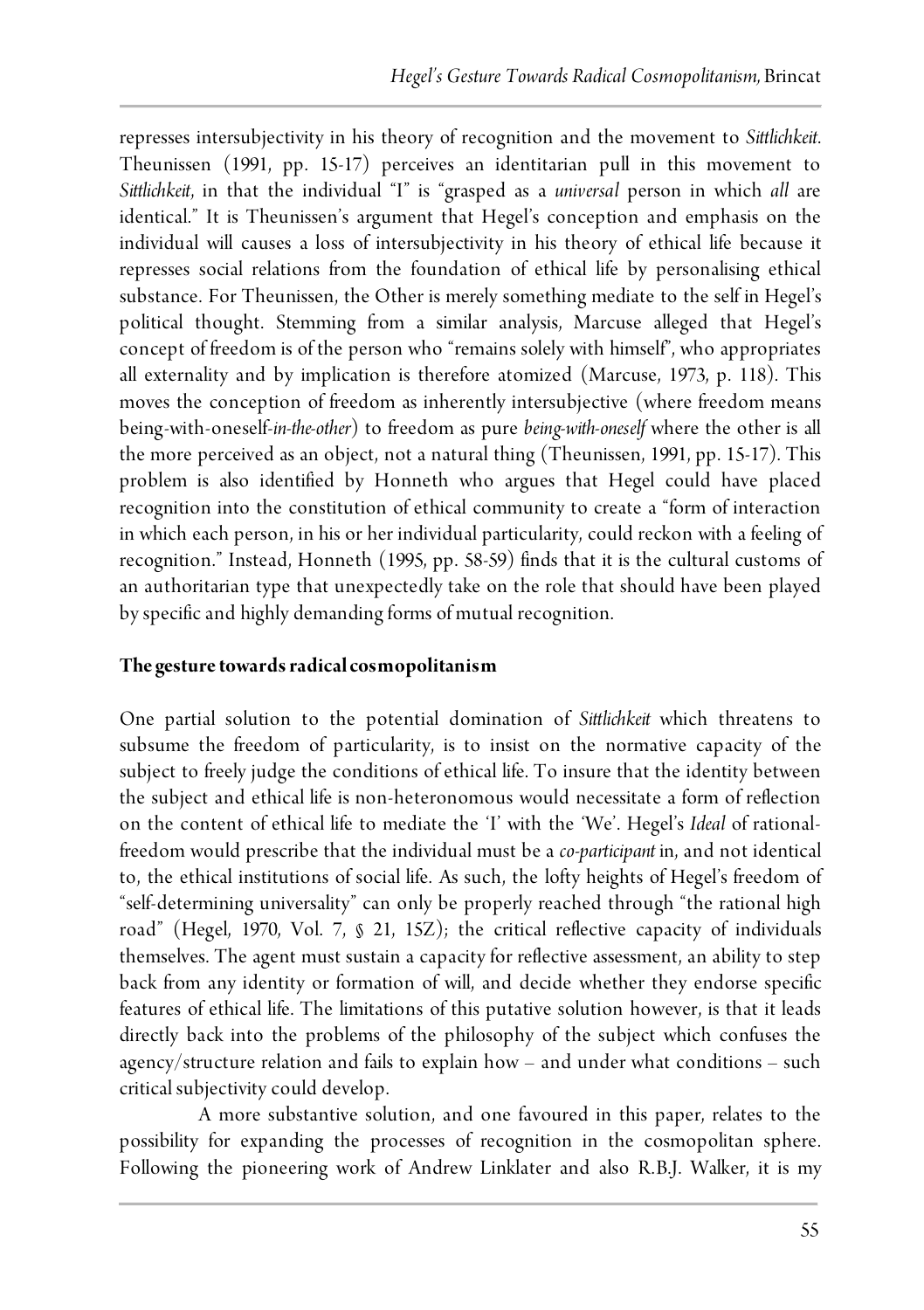argument that it is precisely the tension created by the division between 'men' and 'citizens' (Linklater, 1982), or the exclusionary nature of the 'insider/outsider' dualism (Walker, 1992) and the distortion of recognition these conditions create, that are the underlying sources of dialectical tension in world politics today. It is this tension that calls for a reinvigoration of recognition theory towards the cosmopolitan sphere. As we have seen, in social theory and political philosophy, Hegel has been seen to repress both subjectivity and intersubjectivity in his formation of *Sittlichkeit* and the state, but it is my argument that he also represses the process of recognition internationally by limiting it to an endogenous feature within particular, isolated, state communities and thus fails to extend its liberating potential properly to the cosmopolitan sphere. Hegel fails to acknowledge that the dialectic of recognition gestures far beyond the boundedness of ethical life in the state, or any other form of community that seeks to delimit recognition. By confining recognition to a particular community means that the Other beyond its border would remain either misrecognised through distorted representations of the other, or would remain unrecognised altogether. To either ignore such others, or attempt direct subjugation of such others, are equally possible outcomes of the type of recognition processes that are refracted through the state. The interpretation of the Master/Slave dialectic would suggest that just as the master's misrecognition of the slave meant they could find no mutuality to reflect their own self-conscious freedom, so too would unnecessary distortions arise in the recognition between the 'citizen' and the other as an 'outsider'. Such recognitive processes do not sublate the contradiction inherent to the encounter between citizen/non-citizen, insider/outsider, but instead replace them with other inherently unstable forms; social-relations replete with new but nevertheless similar contradictions that emanate from the lack of mutual recognition in the previous movement.

If successful recognition is necessary for individual freedom so that the 'I' can find 'one's self, in one's other', the boundedness of the state, and the forced separation between peoples that it implies, cannot create the conditions necessary for this genuine mutual recognition to emerge. Ultimately, recognition processes encapsulated by the state cannot result in the establishment of mutual recognition in which free persons recognize others, and are recognised by others, as mutually free-beings. This then raises the question: what form of recognition processes are adequate for mutual recognition to emerge? What may appear most unsatisfactory is that at this stage we can only speculate as to what form is necessitated by Hegel's recognition theoretic, a question that needs far more length and breadth of discussion. However, it would be pertinent here to point out that this does not necessitate the creation of some universal *form* of recognition in some supra-world state, but rather as arguing that processes of recognition must be engaged with in the transnational public sphere and in global civil society so that recognition is no longer confined to relations between fellow citizens alone but extends to include all *others* genuinely and mutually As such, the problem is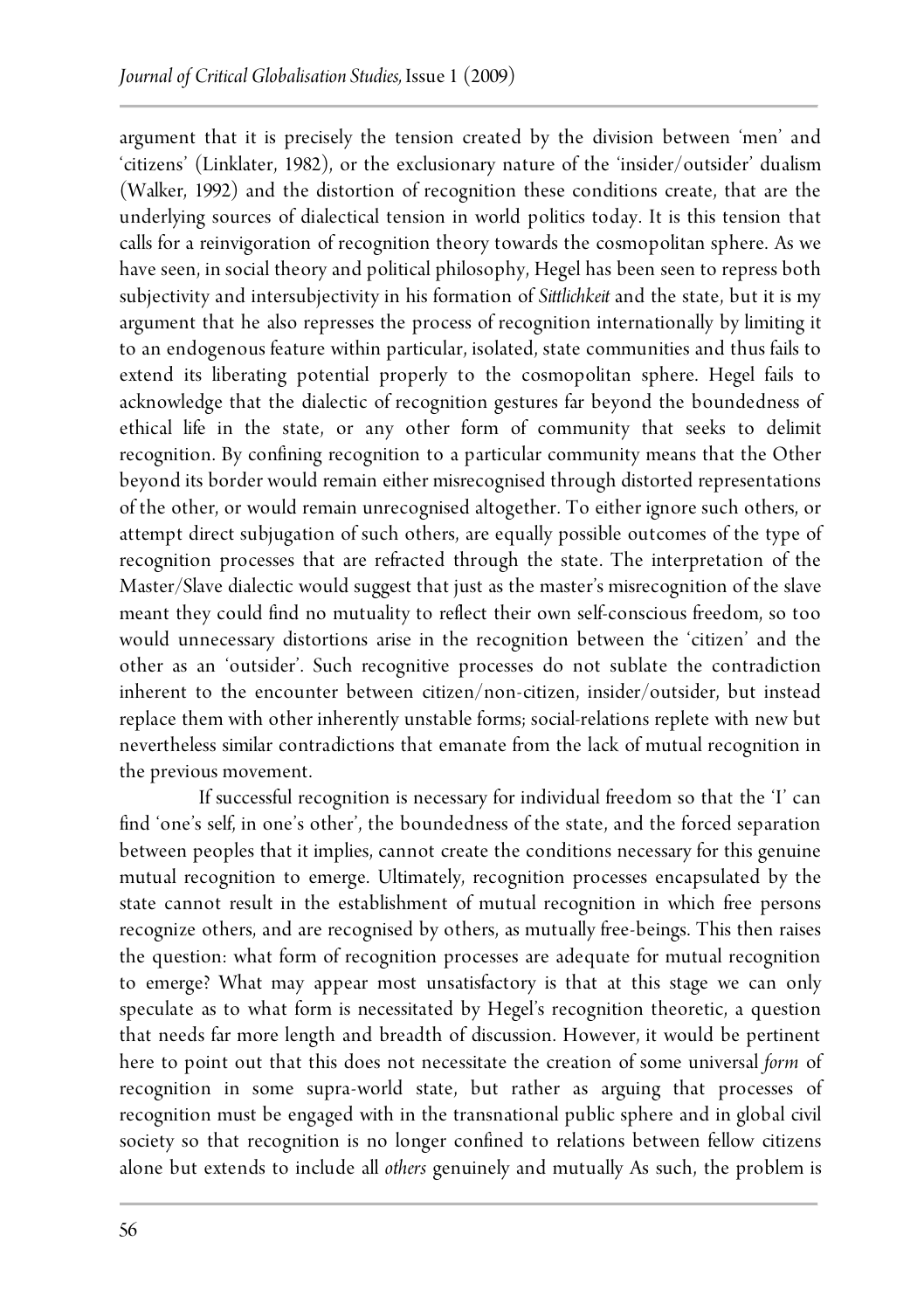not that the subject remains within themselves in Hegel's *Ideal* of rational-freedom – this is essential for the preservation of subjectivity and the exercise of particular freedom. Rather, the question is how well Hegel establishes with subjectivity the conditions of mutual recognition in order to ensure that by remaining in the self, that at the same time, the subject recognises the mutual other in world politics. The answer to this question, I contend, could only be achieved by some radical cosmopolitan process of recognition – and I use the term *radical* here to denote that such recognition processes would have to move beyond existing multilateral frameworks and their limited institutionalised patterns of recognition.

Such an argument, though far from being extensively made in the vast literature on Hegel, is nevertheless plausible and can be derived from Hegel's discussion of the "law of peoples" (*Volkerrecht*). Buchwalter has proferred an analysis of Hegel's discussion of the "law of peoples" as a component of *Recht* that challenges the widespread belief that Hegel offers no support for a collective identity at the global level. Buchwalter (2007, p. 155; Hegel 1975, p. 123ff) acknowledges the realism that pervades Hegel's account of IR but suggests that it is not exhaustive in that Hegel's notion of *Ausserstaatrecht* ('external public law,' typically mistranslated as 'international law') contains both interstate law (*Staatenrecht*) and the law of peoples (*Völkerrecht*). While this does not equate to cosmopolitan law *per se*, it does re-focus Hegelian thought on peoples rather than states, and less on legal-political terms than on the substantive relations of peoples that could accommodate structures of cooperation and interdependency.<sup>19</sup> This constitutes a move away from a Hegelianism that is preoccupied with state sovereignty, to one concerned with world culture. Buchwalter argues that this focus on cultural identity is not meant to champion a people's "irreducible uniqueness" (as in Herder's or, later, Taylor's account) but is the means by which Hegel advances a notion of global interdependency, one that culminates in a global commonality – a "universal identity" (*allgemeine Identität*) (Hegel, 1991, §331) – that is inconceivable in those accounts that focus solely on the state. While Herder and Taylor suggest cultural identity as irreducible, thus leading to communitarianism as separatism or "enclavism", Hegel's emphasis on recognition challenges any particular community's claim to self-sufficiency (Buchwalter, 2007, p. 158). That is, Hegel's understanding of the development of cultural identity parallels the idea of the development of self-consciousness, enabling Buchwalter to construe the interactions of peoples in terms of reciprocal recognition (ibid, p. 156). The global commitment to right that follows is seen as a commitment to Kantian cosmopolitanism rather than Hobbesian statism but is not derived from abstract moralism as per *Perpetual Peace* but through the necessary conditions for cultural identity (or self-consciousness), namely, mutual recognition.

In this reading, Hegel offers a positive model of identity instituted by freedom and culture that is inclusive of difference. Buchwalter argues that although Hegel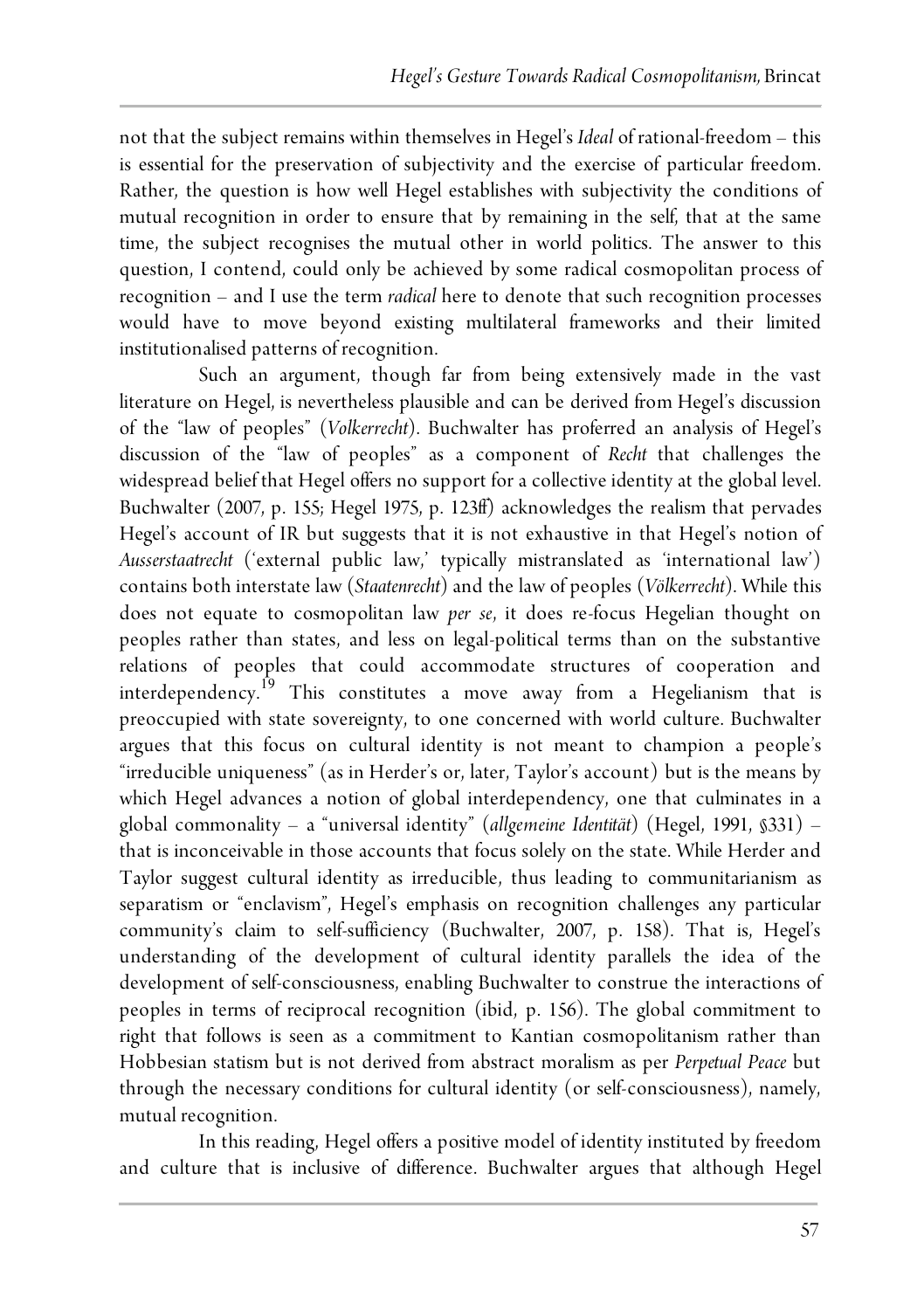rejected any form of global governance, a global cultural unity that includes "a plural and even 'hybrid' dimension" is inherent to the *Philosophy of Right*(ibid, p. 166), in which the concept of recognition (*Anerkennung*) is central. Self-consciousness sustains itself through its particularity and establishes its identity "in the awareness of unity as sustained throughout difference", that is, the self "is properly known to itself only to the degree that it finds itself in the consciousness of an other".<sup>20</sup> Buchwalter asserts that national identity, no less than individual identity, depends on processes of mutual recognition; just as recognition of another elf-consciousness validates the identity of selfhood, Hegel writes in the *Philosophy of History* that through "the relationship of nations to other nations" that a people is able "to perceive itself… and to have itself as its own object" (Hegel, 1975, p. 101). The world's peoples are not atomised and selfreferential, just like human-beings they require an intersubjective basis for their own freedom to emerge. Hegel's identification of cultural self-consciousness requires recognition from others not just for the formation of identity but because identity depends on incorporating diverse conceptions of self and other. It is only one small step to expand this idea from one concerned with the unique peoples of the earth as cultural entities, to a cosmopolitanism that insures that similar processes of recognition occur between different individuals themselves.

#### **Conclusion**

For some, the argument above may fail to address the critique that many level at Hegel's recognition theoretic, namely, that recognition may be necessary but also impossible, that the idea of human freedom that Hegel aspires toward is actually a paradox.<sup>21</sup> While this is a fundamental debate, it extends beyond the bounds of this essay which was concerned with overcoming approaches to recognition that remain bounded by the state. As has been argued, recognition processes bounded by the state would issue in forms far below the ideal of mutuality required for Hegel's ideal of rational freedom to emerge. Recognition processes would be refracted, distorted and therefore limited. They would not sublate the contradiction that arises in the encounter between two selves but replace them. That is, the dialectical movement to mutual recognition necessitates temporally specific sublation but if such sublation occurs though states rather than peoples, then this is not mutual recognition, but serves only to erect another contradiction between self and other. Such an argument is, however, open to the devastating criticism that recognition does not play the fundamental constitutive role to the formation of the self or to the advancement of human freedom than is widely assumed in the Hegelian recognition dialectic. Yet, in its defence one could point to Honneth's authoritative sociological work that seems to go a long way in confirming the central role recognition plays in the healthy formation of the self, though it is not without its detractors of course (Honneth, 1995).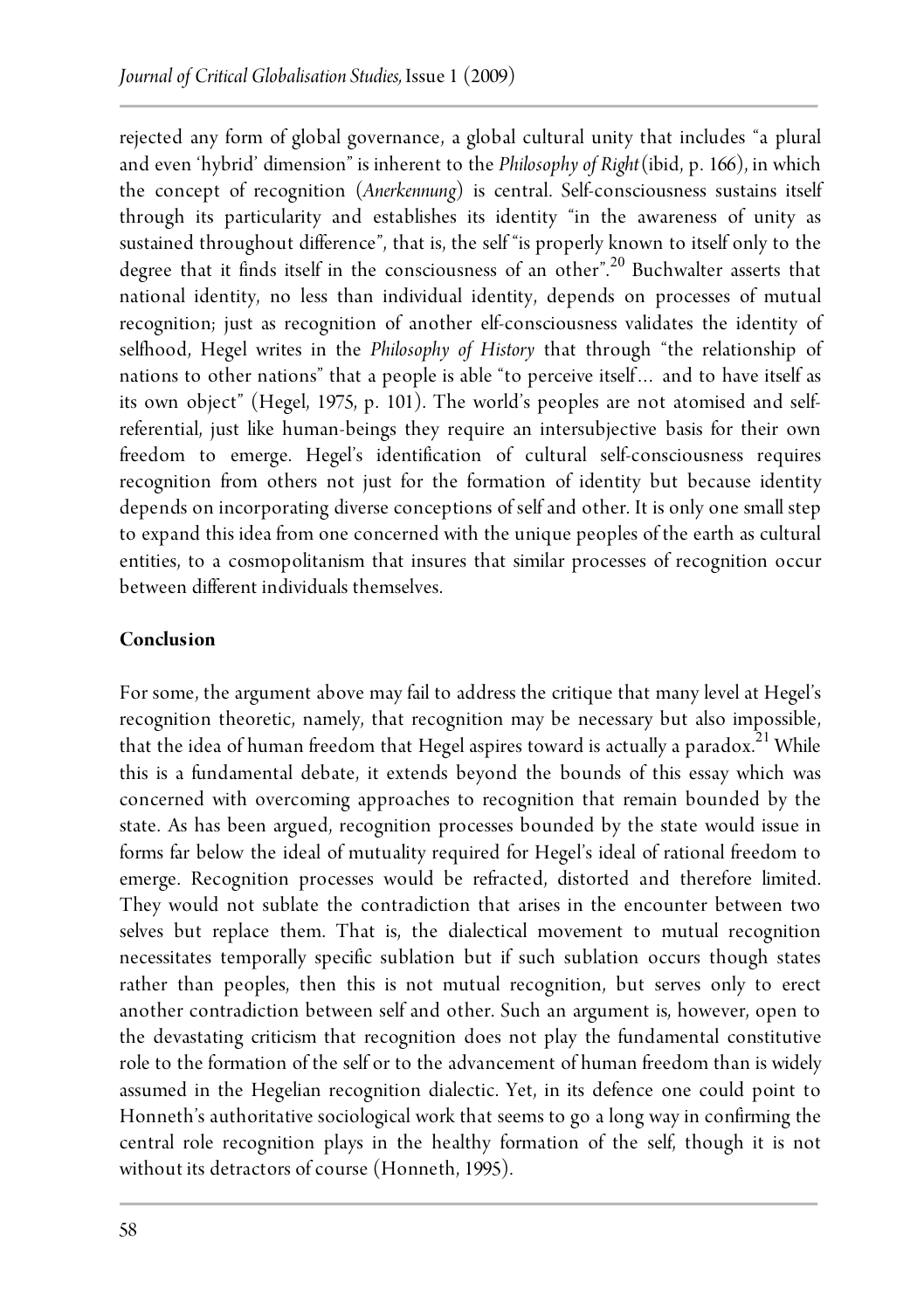So despite the emancipatory potential of his own recognition theoretic, we have seen in this paper that Hegel placed unwarranted and far-reaching limitations on the possibility of recognition in the cosmopolitan sphere. For Hegel, the identity of the state is grounded in its domestic legislation, its individuality which demands international recognition.<sup>22</sup> While one could argue that the institution of sovereignty itself creates a system for the mutual recognition of states – and Wendt (2003) has made such an argument recently to conclude the inevitability of the world state – the point is to penetrate to a deeper social bond between real persons rather than the legal positivist abstraction of sovereignty. The very possibility of mutual recognition is actively circumvented if we continue to emphasise sovereignty because it enforces a legal and cultural separation between persons that distorts the process of recognition internationally. Buchwalter here offers a Hegelian corrective to this outlook. Ultimately, within the parameters of Hegel's system, without a full cosmopolitan sphere of recognition, our knowledge of the Absolute would be incomplete because we would not have genuine knowledge of the other.<sup>23</sup> Without this knowledge we could be neither free in ourselves, nor be free with and through, the other. Such an outcome would be fatal for Hegel's ideal of rational freedom and his theory of emancipation therefore, incomplete. If world history, in the words of Hegel, holds the "highest right of all" – including over finite national spirits – then we must pursue recognition across national frontiers to some form of radical cosmopolitanism, the precise form of which need not be determined here (Inwood, 1995, § 340).

#### **Notes**

- <sup>1</sup> I would like to thank all those present at the CRIPT (Contemporary Research in International Political Theory) Group Graduate Workshop on Classical IR and Political Theory, Aberystwyth University, Wales, 29<sup>th</sup> May 2009 for their feedback on my presentation of this research.
- <sup>2</sup> This emphasis on the humanism of Hegel is not without its detractors. For example, see Ulmen, (1978, p. 515).
- <sup>3</sup> For an example of Hegel's patriarchal gender roles see Hegel (1970, pp. 411-414).
- <sup>4</sup> Rather than the myth of Hegel as the 'glorifier of war', Harris has demonstrated that Hegel's views on sovereignty lead to a far more sober view of international relations and conflict. Similarly, for Walt, Hegel views war as something that flows directly from the nature of sovereignty but does not therefore exalt it. Hegel's reference to the "slaughter bench of history" is meant as pathos, not glory. Here freedom is seen as something that has involved violent struggles and while Hegel suggests that war is a factor by which civilisation has progressed closer to freedom, this does not constitute a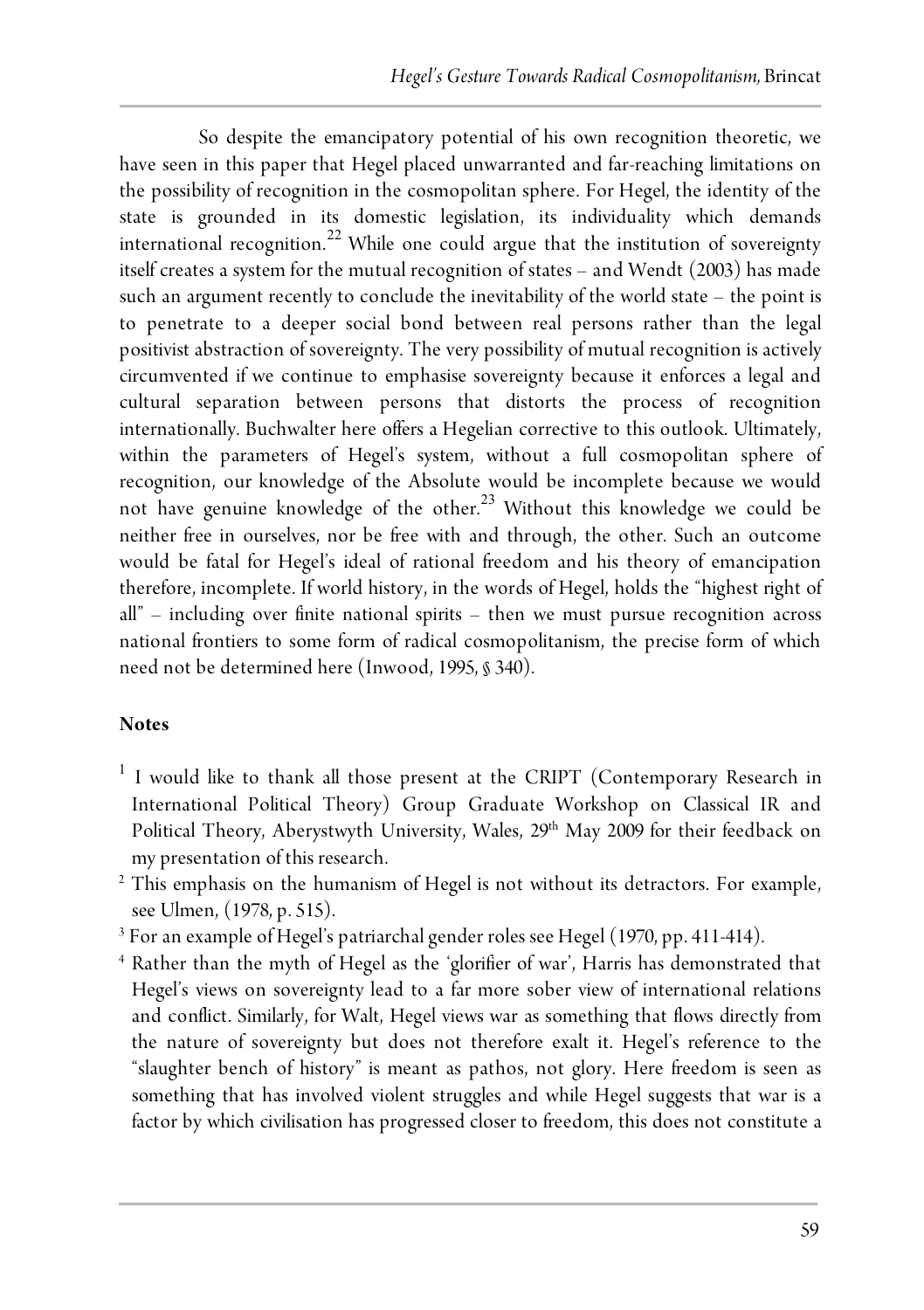celebration of war itself. Williams has posited that for Hegel, the upward progress of the human race towards freedom necessitates disharmony and conflict but because we are in the safe hands of Spirit, Hegel remains optimistic about the human tragedy (Harris, 1996, p. 154f; Walt, 1996, p. 167; Kaufmann, 1959, p. 105;Williams*,* 1992, p. 101)

- <sup>5</sup> Particularly problematic are the readings of Popper, Berlin and Russell which give highly misleading accounts. For discussion of the criticism concerning Hegel's totalitarianism, nationalism and Prussianism see Stewart (1996, pp. 53-128).
- $6$  On this point see Feuerbach (1983, p. 133). This method would also follow Bernstein's (1972) reading of Hegel that interprets *Geist* as a process expressed by human praxis and Pinkard (1979, p. 417) who has posited that "not all of Hegel's philosophy is inextricably bound up with commitment to such shadowy entities. See also Stepelevich (1990, p. 14, 18)
- <sup>7</sup> I thank an anonymous reviewer for raising this problem.
- <sup>8</sup> Jaeger (2002, pp. 497-517) highlights the importance of mutual recognition and practical morality but focuses on this relation amongst states. His approach nevertheless resonates with the argument here.
- <sup>9</sup> See Brooks' (2004, p. 149) response to Jagegar. For a different view see Krombach  $(1991, p. 82)$ .
- <sup>10</sup> For an argument that disputes the idea that Hegel advocated a "form of state idolatory" see Williams (1992, p. 93)<br><sup>11</sup> It should be noted that Hegel's alleged glorification of Prussia in his inaugural address
- at Berlin University came at a time when Prussia was, temporarily, liberal-oriented, despite the reaction that would soon follow. See Hegel (1999, pp. 181-186) and also Knox (1996, p. 70ff).
- <sup>12</sup> Kaufmann (1959, pp. 88-119) offers a refutation of much of Popper's criticisms of Hegel.
- <sup>13</sup> Cochrane (1999, pp. 97-98) shows how Mervryn Frost draws on Hegel's the *Philosophy of Right* to reveal the state as a realisation of the ethical ideal, whereas Andrew Linklater has drawn on the *Philosophy of History* to reveal the development of humankind's capacity for self-determination beyond the state.<br><sup>14</sup> Hegel's conception of a rational free-will constitutes not just the first order desire of
- inclination but the evaluation of such wants by norms and values that are universal and objective – it is only when the first order desires are found to coincide with the critical evaluation of what is good and right (in terms of the objective universal) and where such "impulses" become "the rational system of the will's volition", that the will can be considered as *free*, and that which is chosen, as *rational*. As stated by Hegel (1969, § 10), it is not until the will "has itself as its object that the will is for itself what it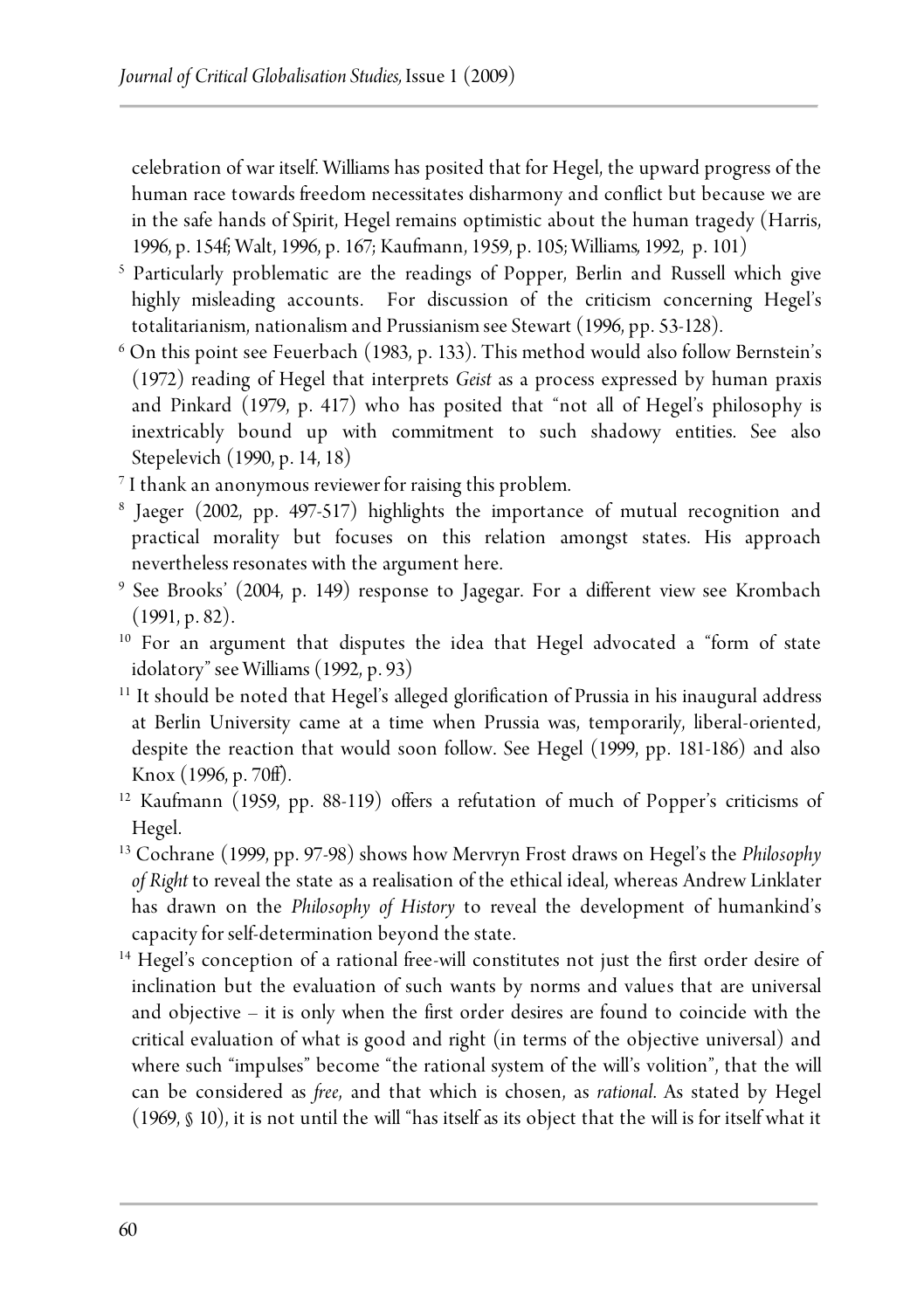is in itself."

- <sup>15</sup> This is demonstrable through Hegel's discussions against the "judgment of drives" (1969, § 18) and "the rational system of will-determination" (ibid, § 19).<br><sup>16</sup> For Hegel 'true conscience', that is, a conscience with an objective content, is only
- possible with the transition to *Sittlichkeit*. (Hegel, 1969*,* § 137)
- <sup>17</sup> Recent studies have shown that Hegel did not want to replace Kant's morality of conscience with his social ethic of *Sittlichkeit*, but wanted instead to extend and supplement the Kantian framework. (Pinkard, 1999, p. 222; Pippin, 1997, pp. 417-450; Wood, 2005, pp. 147-166; Gallagher, 1987, 159).
- <sup>18</sup> Rational-freedom could not be achieved alone but rested on intersubjective recognition, or what Hegel called "universal self-consciousness". It is from this 'universal self-consciousness' (which included the "*substance*" of the family, community, state, and the virtues of love, friendship, valour, honour and fame), that ethical life emanates (Hegel, 1977, § 436; Pinkard, 1991, § 150).
- <sup>19</sup> Buchwalter (2007, p. 156)
- <sup>20</sup> Buchwalter quotes Hegel: "Self-consciousness achieves its satisfaction only in another self-consciousness". (Buchwalter, 2007, p. 159 citing Hegel, 1977, p. 110).
- <sup>21</sup> I thank an anonymous reviewer for raising this point in an earlier draft.
- $22$  For Hegel, the Westphalian system was not devoid of right recognition of states is crucial in the respect of independence and sovereignty (Hegel, 1969, § 331R; Fine, 2003, p. 620).
- <sup>23</sup> This should not be taken as advocating that recognition is only a means of the formation of self-consciousness. I believe it has a far wider purchase on social relations beyond the formation of the self.

#### **Bibliography**

- Arato, Andrew. 1991. A Reconstruction of Hegel's Theory of Civil Society. In: *Hegel and Legal Theory.* Cornell, D. Rosenfeld, M. Carlson, D.G. (Eds.). New York: Routledge. Ch. 11
- Armstrong, Georg Kelly. 1965-1966. Notes on Hegel's 'Lordship and Bondage. *The Review of Metaphysics*, XIX
- Avineri, Shlomo. 1971. Labor, Alienation, and Social Classes in Hegel's Realphilosophie. *Philosophy and Public Affairs*, 1(1)
- Baynes, Kenneth. 2002. Freedom and Recognition in Hegel and Habermas. *Philosophy & Social Criticism*, 28(1)
- Berlin, Isaiah. 1969. Two Concepts of Liberty. In: *Four Essays on Liberty*. Oxford: Oxford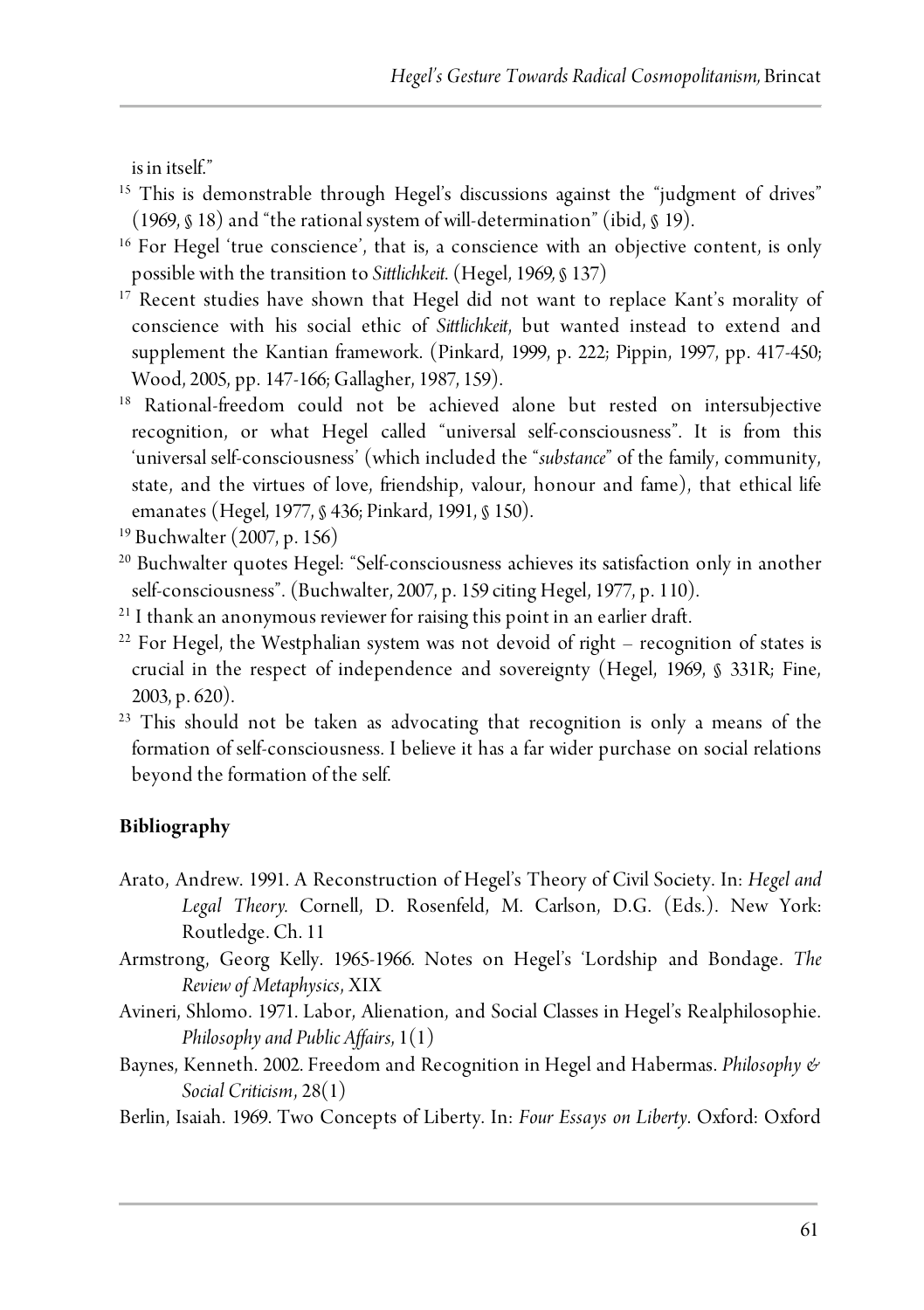University Press

Bernstein, Richard J. 1972. *Praxis and Action*, London: Gerald Duckworth & Co.

- Brooks, Thom. 2004. Hegel's theory of international politics: a reply to Jaeger. *Review of International Studies*, 30(1)
- Buchwalter, Andrew. 2007. Hegel's Conception of an International 'We' In: Philip Grier (Ed.), *Identity and Difference*. Albany NY: State University of New York Press,
- Cochrane, Molly. 1999. *Normative Theory in International Relations: A Pragmatic Approach*. Cambridge: Cambridge University Press
- Cohen, Morris R. 1932. Hegel's Rationalism. *The Philosophical Review*. 41(3)
- Croce, Benedetto. 1966. *What is Living and What is Dead of the Philosophy of Hegel*, (D. Ainslie Trans.), London: Russell & Russell,.
- Dallmayr, Fred. 1991. Rethinking the Hegelian State. In: *Hegel and Legal Theory.* Cornell, D. Rosenfeld, M. Carlson, D.G. (Eds.). New York: Routledge
- Doyle, S.W. 1894. Hegel's Conception of Freedom. *The Philosophical Review*, 3(6)
- Feuerbach, Ludwig. 1983. Towards a Critique of Hegelian Philosophy. In: Stepelevich, L.S. (Ed). *The Young Hegelians: An Anthology*. Cambridge: Cambridge University Press
- Feuerbach, Ludwig. 1983.The Essence of Christianity. In: Stepelevich, L.S. (Ed). *The Young Hegelians: An Anthology*. Cambridge: Cambridge University Press
- Fine, Robert. 2003. Kant's Theory of Cosmopolitanism and Hegel's Critique. *Philosophy and Social Criticism*, 29(6)
- Fraser, Nancy. Honneth, Axel. 2003. *Redistribution or Recognition? A Political-Philosophical Exchange*. (J. Golb, J. Ingram, C. Wilke Trans.) New York: Verso
- Frost, Mervyrn. 1996. *Ethics in International Relations: A Constitutive Theory*. Cambridge: Cambridge University Press
- Gallagher, Shaun. 1987. Interdependence and Freedom in Hegel's Economics. In: *Hegel on Economics and Freedom*, (W. Maker Ed.), Georgia: Mercer University Press
- Gentile, Giovanni. 1966*. Genesis and Structure of Society*, (H. Harris Trans.), Illinois: University of Illinois Press
- Harris, E.E.. 1996. Hegel's Theory of Sovereignty, International Relations, and War. In: J. Steward (Ed.), *The Hegel Myths and Legends*. Illinois: North-Western University Press
- Hegel, G.W.F. 1991. *Elements of the Philosophy of Right*, (A. Wood Ed, H.B. Nisbet Trans.), Cambridge: Cambridge University Press
- Hegel, G.W.F. 1970. *Enzyklopädie der philosophischen Wissenschaften*, Werke (E. Moldenhauer, K. Michelet Eds.), Frankfurt a.M: Suhrkamp, Vol. 8.
- Hegel, G.W.F. 1970. *Grundlinien der Philosophie des Rechts*, *oder Naturrecht und*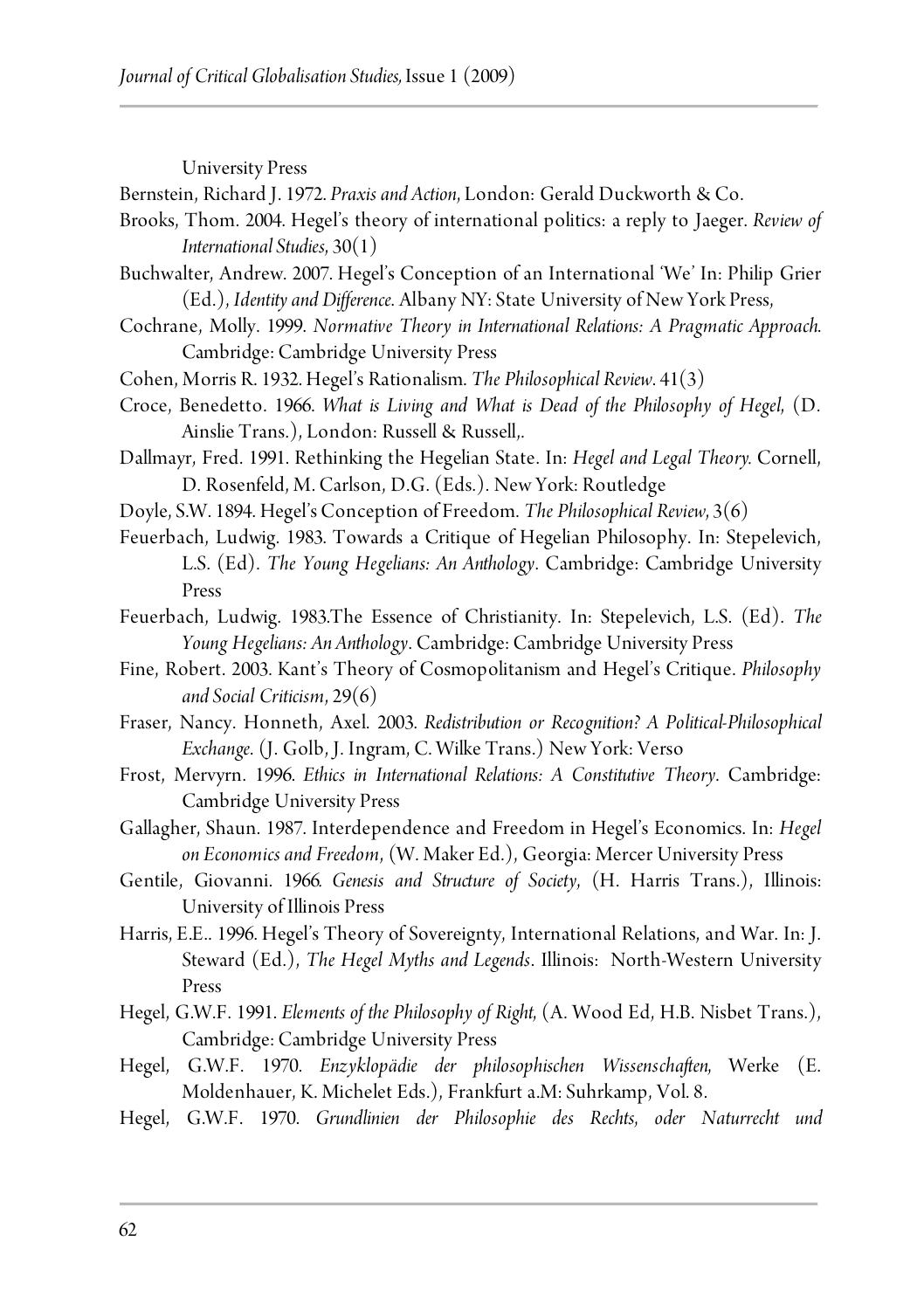*Staatswisenschaft im Grundrisse*, Bd. 7, Werke, (E. Moldenhauer, K. Michelet Eds.), Frankfurt a.M.: Suhrkamp, Vol. 7

- Hegel, G.W.F. 1999. Inaugural Address, Delivered at the University of Berlin (22nd October 1818). In: *Hegel: Political Writings*, (L. Dickey, H.B. Nisbet Eds., H.B. Nisbet Trans.), Cambridge: Cambridge University Press
- Hegel, G.W.F. 1988. *Introduction to the Philosophy of History*, (L. Rauch trans.), Indianapolis: Hackett
- Hegel, G.W.F. *Jenaer Realphilosophie*. *Vorlesungsmanuskripte zur philosophie der Natur und des Geistes von* (1805-1806), (J. Hoffmeister Ed.), Hamburg: Felix Meiner, 1931.
- Hegel, G.W.F. 1975. *Lectures on the Philosophy of World History, Introduction: Reason in History*, (H.B. Nisbet Trans.), Cambridge: Cambridge University Press
- Hegel, G.W.F. 1975. *Logic: Part One of the Encyclopaedia of the Philosophical Sciences*, (Trans. J.N. Findley), Oxford: Oxford Clarendon Press.
- Hegel, G.W.F. 1977. *Phenomenology of Spirit*, (A.V. Miller Trans.) Oxford: Oxford University Press
- Hegel, G.W.F. 1971. *Philosophy of Mind: Part III of the Encyclopedia of Philosophical Sciences* (W. Wallace, A.V. Miller Trans.) Oxford: Oxford University Press
- Hegel, G.W.F. 1970. *Philosophy of Nature*, 3 Vols. (M. J. Petry Ed. And Trans.), London: Allen and Unwin,.
- Hegel, G.W.F. 1969. *Philosophy of Right*. (M. Knox Trans.) Oxford: Oxford University Press,.
- Hobhouse, L.T. 1999. Dedication. In: *The Metaphysical Theory of the State*. Kitchener: Batoche Books
- Honneth, Axel. 1995. *The Struggle for Recognition: The Moral Grammar of Social Conflicts*. Cambridge Massachusetts: MIT Press
- Honneth, Axel. 2000. *Suffering from Indeterminacy*, *An Attempt at a Reactualisation of Hegel's Philosophy of Right*. (Jack Ben-Levi Trans.), Amsterdam: Van Gorcum
- Inwood, M.J. 1995. *A Hegel Dictionary*. London: Blackwell
- Jaeger, Hans-Martin. 2002. Hegel's Reluctant Realism and the Transnationalisation of Civil Society. *Review of International Studies*, 28(3)
- Kaufmann, Walter. 1959. From Shakespeare to Existentialism: Studies in Poetry, Religion, and Philosophy. Boston: Beacon Press
- Knox, T.M. 1996. Hegel and Prussianism. In: J. Steward (Ed.) *The Hegel Myths and Legends*. Illinois: North-Western University Press
- Krombach, Hayo. 1991. *Hegelian Reflections on the Idea of Nuclear War: Dialectical Thinking and the Dialectic of Mankind*. London: Palgrave/Macmillan
- Kroner, Richard. 1921. *Von Kant bis Hegel*. Vol. II. Tübingen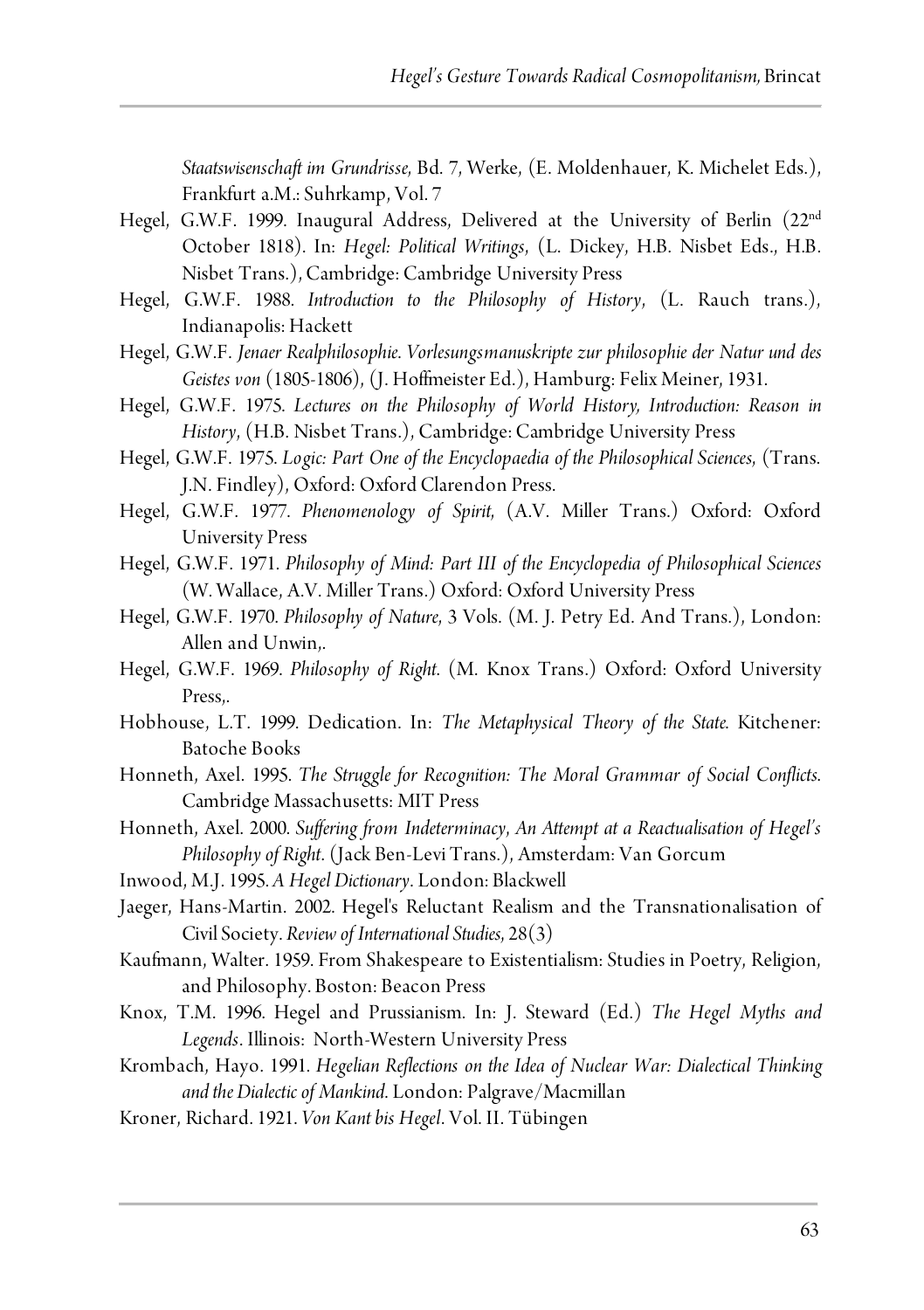- Linklater, Andrew. 1982. *Men and Citizens in the Theory of International Relations*. London: Macmillan
- Lawrence S. Stepelevich. 1990. Dialectical Philosophy. In: *Hegel: Preface and Introduction to the Phenomenology of Mind*. New York: Macmillan
- Marcuse, Herbert. 1973. *Reason and Revolution*. London: Unwin Brothers
- Mefford, Dwain, 1982. A Comparison of Dialectical and Boolean-Algerbraic Models of the Genesis of Interpersonal Relations. In: Hayward R. Alker (Ed.). *Dialectical Logics for the Political Sciences*. Amsterdam: Rodopi
- Mure, R.G. 1984. *A Study of Hegel's Logic*. Connecticut: Greenwood Press
- Ottmann, Henning. 1996. Hegel and Political Trends: A Criticism of the Political Hegel Legends. In: J. Steward (Ed.) *The Hegel Myths and Legends*. Illinois: North-Western University Press
- Pelczynski, Z.A. 1971. Hegel's political Philosophy: its relevance today. In: *Hegel's Political Philosophy: problems and perspectives*. Ed. Pelczynski, Z.A. Cambridge: Cambridge University Press.
- Pinkard, Terry. 1986. Freedom and Social Categories in Hegel's Ethics. *Philosophy and Phenomenological Research* 47(2)
- Pinkard, Terry. 1979. The Logic of Hegel's Logic. *Journal of the History of Philosophy* 17(4),
- Pinkard, Terry. 1999. Virtues, Morality, and *Sittlichkeit*: From Maxims to Practices. *European Journal of Philosophy* 7(2)
- Pippin, Robert B. 1997. Hegel's Ethical Rationalism. In: *Idealism as Modernism: Hegelian Variations*. Cambridge: Cambridge University Press
- Pippin, Robert B. 2005. Hegel, Freedom, the Will. The Philosophy of Right. In: Siep, L. (Ed.) *Grunlinien der Philosophie des Rechts*. Berlin: Akademie Verlag.
- Pippin, Robert B. 2000. What is the Question for Which Hegel's Theory of Recognition is the Answer?", *European Journal of Philosophy* 8(2)
- Popper, Karl. 1966. *The Open Society and its Enemies*. 5th Ed. London: Routledge and Kegan Paul
- Riedel, Manfred. 1971. Nature and freedom in Hegel's 'Philosophy of. In: *Hegel's Political Philosophy: problems and perspectives*. Ed. Pelczynski, Z.A. Cambridge: Cambridge University Press.
- Ring, Jennifer. 1991. *Modern Political Theory and Contemporary Feminism: A Dialectical Analysis*. Albany, NY: State University New York Press
- Smith, Steven B. 1987. Hegel's Idea of a Critical Theory. *Political Theory* 15(1),
- Smith, Steven B. 1989. What is 'Right' in Hegel's Philosophy of Right? *The American Political Science Review* 83(1)
- Theunissen, Michael. 1991. The Repressed Intersubjectivity in Hegel's Philosophy of